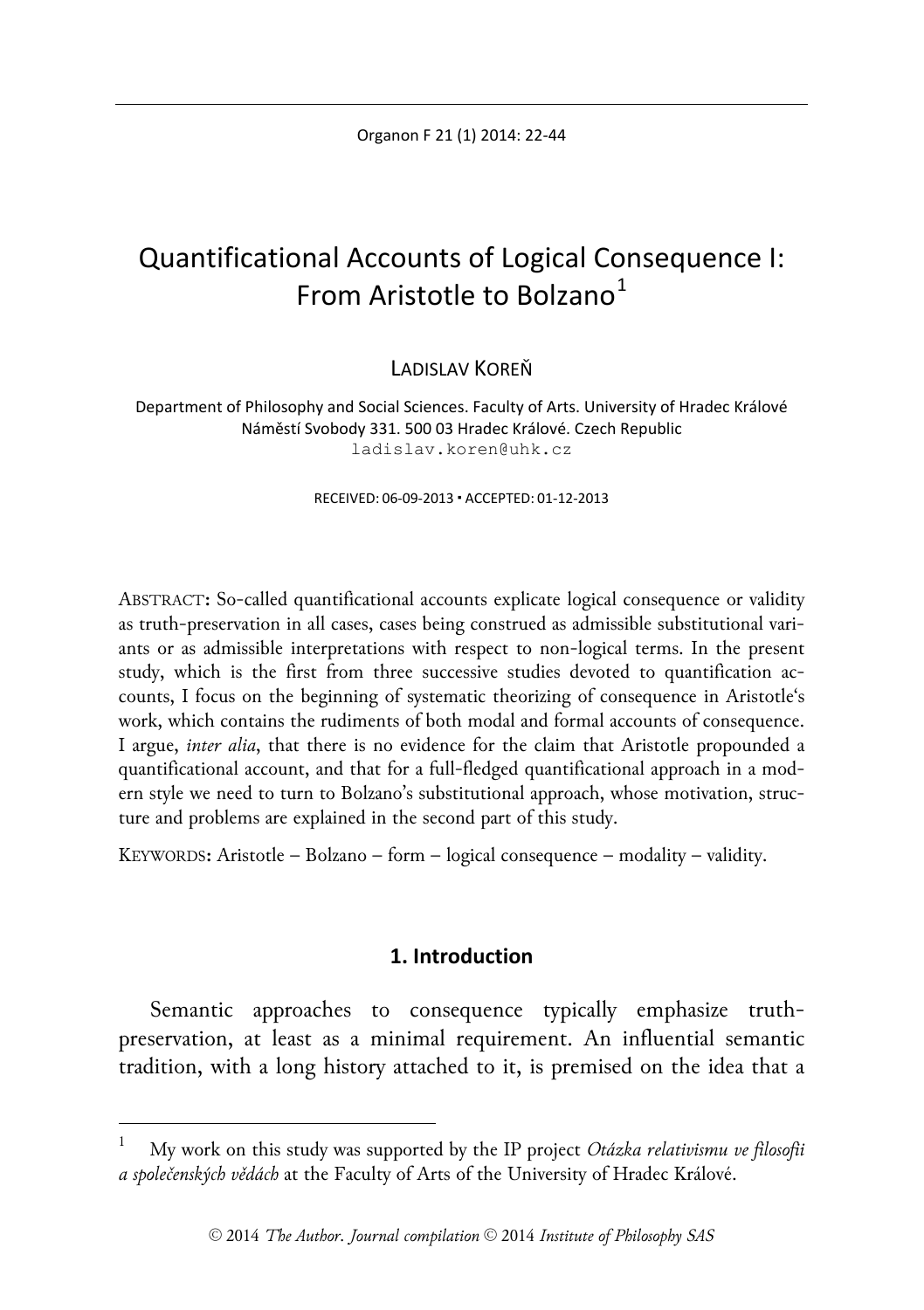consequence relation of special concern for logic requires more than minimal truth-preservation: i.e. that it does not happen, as a matter of fact, that the premises *Ps* all hold and the conclusion *C* does not hold. Rather, what is required is that *C* be true *whenever*, that is, *in all cases* in which *Ps* are jointly true. Within this tradition, furthermore, consequence of special concern for logic is a formal matter in at least the following sense: if *C* follows from *Ps*, any equiform argument *Ps\*/C\** is such that *C\** follows from *Ps\**. Accordingly, *cases* are construed either as admissible substitutions for all non-logical elements occurring in *Ps/C* or as admissible semantic interpretations (valuations) of such elements. This, then, presupposes a division of elements making up arguments into the distinguished logical terms (those not subject to substitution or reinterpretation) and the non-logical terms (those subject to such variations).

On the face of them, both substitutional and interpretational variations on this basic "quantificational" theme highlight the formal aspect of logical consequence at the expense of the modal/epistemic aspect – viz. *necessitation* or *guarantee* of a sort – that often resurfaces in informal glosses on consequence. [2](#page-1-0) Their proponents have usually deemed this a praiseworthy virtue, whereas the critics lamented that this reductionist manoeuvre prevents them from capturing the very essence of consequence. The controversy over quantificational approaches, their *pros* and *cons*, is very much alive these days, and I think it deserves careful philosophical scrutiny. In three successive studies, starting with the present one, I set out to reconstruct the milestones in the quantificational tradition, examining in a systematic manner seminal contributions of Aristotle, Bolzano, Russell, Tarski, Carnap, Quine and the standard model-theoretic approach dominant today. Having discussed their merits and demerits *vis-à-vis* a battery of objections, I shall eventually argue (a) that quantificational accounts ultimately depend for their plausibility on their account (if any) of logicosemantic structure; and (b) that, in this respect, the model-theoretic ac-

<span id="page-1-0"></span> <sup>2</sup> They are called *quantificational*, because they explicate properties and relations such as logical truth and consequence in terms of truth of a certain universal generalization over appropriately construed cases. As far as I know, the label "quantificational accounts" was first coined by Etchemendy (1990, 98), who formulated what is perhaps the most influential criticism of them. I shall deal with his objections in detail in the second and third study.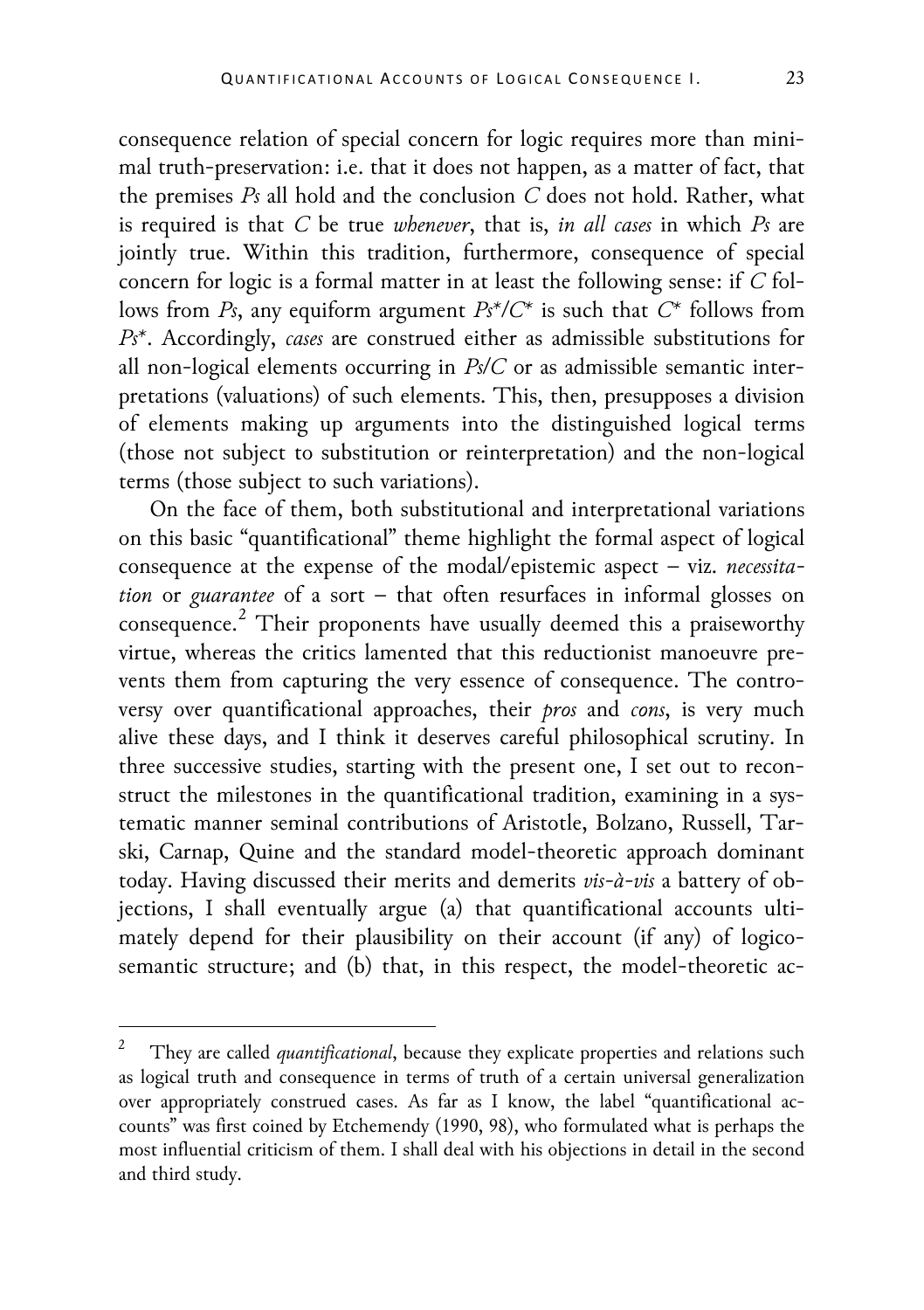count is the most promising of them – not least because it offers formally rigorous explications of logical relations and properties, based on a principled account of semantic contributions of distinguished logical expressions, that make room for fruitful theoretical comparisons between the semantic and the deductive side of logic.

That, in a nutshell, is my overall agenda. In the present study, I start my investigations of the "quantificational tradition" by focusing on the very beginning of systematic theorizing of consequence in Aristotle's path-breaking work, which arguably contains the rudiments of both modal and formal accounts of consequence. It is pointed out, though, that we lack evidence that Aristotle embraced a quantificational version of the formal account. The situation, I submit, did not dramatically change with the Stoics, though anticipations of the quantificational theme can be found in the writings of ancient commentators and medieval logicians who distinguished formal from material consequences. Nevertheless, for a full-fledged quantificational approach we need to turn to Bolzano's substitutional account, whose rationale, structure and problems I explain in the second part. This marks a true beginning of the story I want to tell, as virtually all the central issues concerning the nature and adequacy of quantificational approaches – to be addressed in the second and third study – can be motivated with reference to Bolzano's approach.

#### **2. Validity and consequence: modality and form**

To trace back the characteristic elements of quantificational approaches, we are well advised to start right with Aristotle's pioneering contributions. In the classic passage from the *Prior Analytics* he explains *deduction* (*sullogismos*) as a valid (conclusive) argument of a sort, in which holding of premises is a sufficient guarantee of the truth of the conclusion:

# *Aristotle's account of validity* (AAV):

[...] deduction is a speech in which, some things having been supposed, something other than what has been supposed results of necessity from their being so. I mean by 'from their being so' resulting through them, and by 'resulting through them,' needing no term from outside for the necessity to arise. (Aristotle 1964, 24b18-22).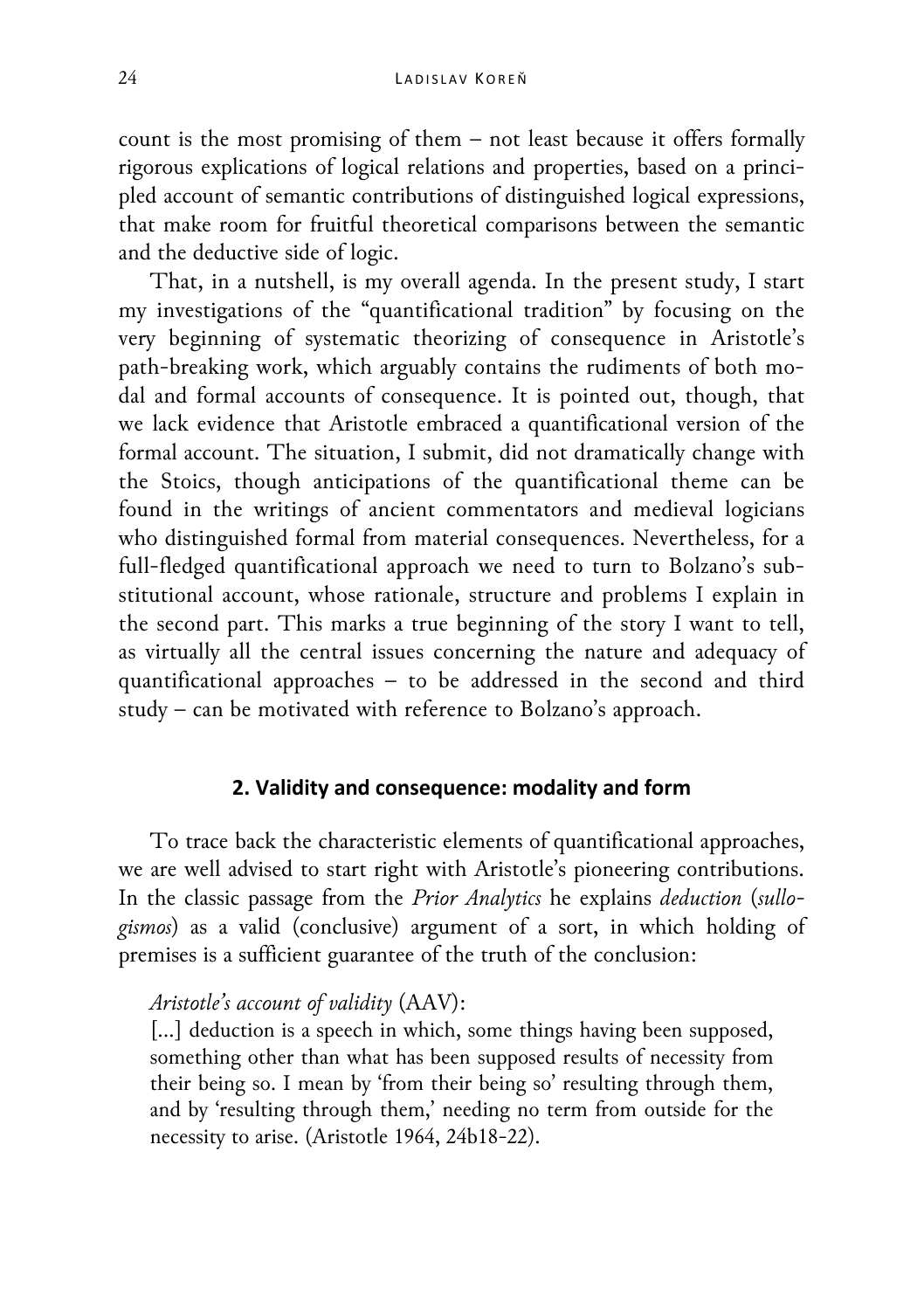Now the phrase "results of *necessity* from their being so" may be taken to indicate that AAV-valid are all those arguments in which the premises necessitate (so guarantee) the conclusion. Thus broadly interpreted, AAV would seem to coincide with the following account commonly mentioned with approval by philosophers and logicians:

*Modal account of validity* (MAV): argument is valid iff it is impossible that all its premises are true and (at the same time) its conclusion is false.

The truth, however, is more complex than that, as many have noted. For MAV subsumes circular arguments (including trivialities of the form *p; therefore p*), one-premise arguments, as well as arguments whose premises might have no connection to conclusions (allowing *ex falso/contradictione sequitur quodlibet* as well as *verum ex qoudlibet sequitur*).[3](#page-3-0) AAV-valid arguments, on the contrary, are non-circular and multi-premised. Also their premises have to be sort of relevant to their conclusions in that the latter must result *through* the former, that is, *in virtue of* the premises holding (ruling out both *ex falso/contradictione sequitur quodlibet* and *verum ex qoudlibet sequitur*).[4](#page-3-1)

At any event, what is conspicuous by its absence from the explicit dictum of AAV – given that Aristotle is the founder of logic as a science of formally-logically valid reasoning – is some indication that necessary truthpreservation is connected to (even grounded in or guaranteed by) forms displayed by valid arguments. Whether implicitly intended by Aristotle or not, some such restriction of AVV is called for to distinguish those arguments whose validity is a specifically logical matter.

Maybe, then, we are well advised to read in between the lines, because in Aristotle's theory of narrowly syllogistic deductions the formal aspect plays a rather prominent role. [5](#page-3-2) In delimiting the classes of such valid argu-

<span id="page-3-0"></span>Aristotle conceived of valid reasoning as a tool for potentially acquiring new knowledge (or at least a probable opinion), provided that one has knowledge of (reasons/evidence/grounds of a sort for) premises. Clearly, circular arguments are cognitively impotent in this respect, being question-begging.

<span id="page-3-1"></span><sup>4</sup> Cf. Smith (1994), Corcoran (2008), Woods – Irvine (2004).

<span id="page-3-2"></span><sup>5</sup> Narrowly syllogistic are of course arguments with two premises and one conclusion, each component belonging to exactly one of the four notorious categorical kinds: *Every X is Y*; *Some X is Y*; *No X is Y*; *Not every X is Y*.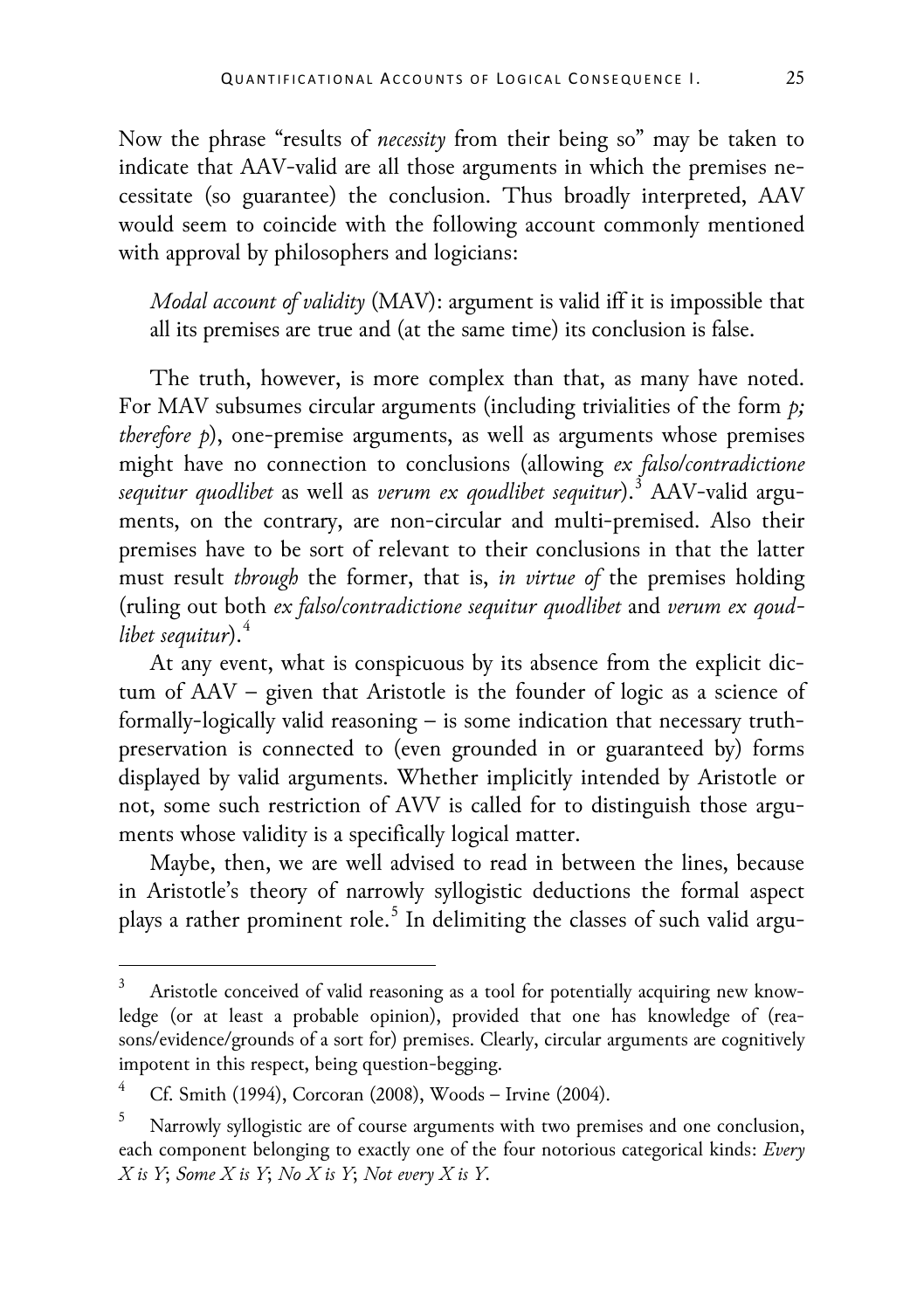ments – viz. syllogisms – Aristotle made a systematic use of schemata with the following property: *no particular argument that is an instance of such a schema has false conclusion when its premises are all true*. The fact that arguments instantiating such schemata (necessarily) preserve truth is transparently displayed in their forms, as represented by schemata – all topicspecific elements with no bearing on truth-preservation (the "matter" of argument) being treated schematically.

That said, there is no conclusive evidence for the claim that Aristotle was ready to get rid of the modal element by defining argument to be valid if it is an instance of a valid schema, while explaining *valid schema* in the following reductionist (non-modal) manner:

Argument-schema is valid iff no admissible substitution-instance of it – obtained via uniform substitutions of all schematic letters (in all their occurrences) by descriptive elements of fitting types – has true premises and false conclusion.

So understood, valid schema is *exceptionless*, that is, without counterexamples. We shall have an occasion to see that this is a strategic manoeuvre *par excellence* of several quantificational accounts of validity and related logical traits. In fact, some prominent commentators took Aristotle to have approved of this manoeuvre. Thus, in his pioneering study of Aristotle's logic, Łukasiewicz contends that "The Aristotelian sign of necessity repre-sents the universal quantifier..." (Łukasiewicz 1957, 11).<sup>[6](#page-4-0)</sup> Nevertheless, the evidence adduced by him for this claim is less than conclusive. For all we know, Aristotle seemed to think that truth-preservation characteristic of valid arguments involves necessitation as an essential-irreducible aspect, the task of logic being to show that and how this necessitation is connected to the forms which valid arguments share with equiform arguments.

In this respect, the situation did not dramatically change with the Stoics who, following Chrysippus, distinguished syllogistically valid arguments

<span id="page-4-0"></span> <sup>6</sup> Cf. Bolzano (1972, § 155; 219-220). According to Łukasiewicz, Aristotle subscribed to this quantificational approach in the following version (here applied to Barbara-style consequence): *For all X, Y, Z, if X belongs to all Y, and Y belongs to all Z, then X belongs all to Z*. Łukasiewicz claims that Aristotle did not formulate syllogisms as inferences at all but as material implications (Łukasiewicz 1957, 2), which fact apparently fits his own interpretation.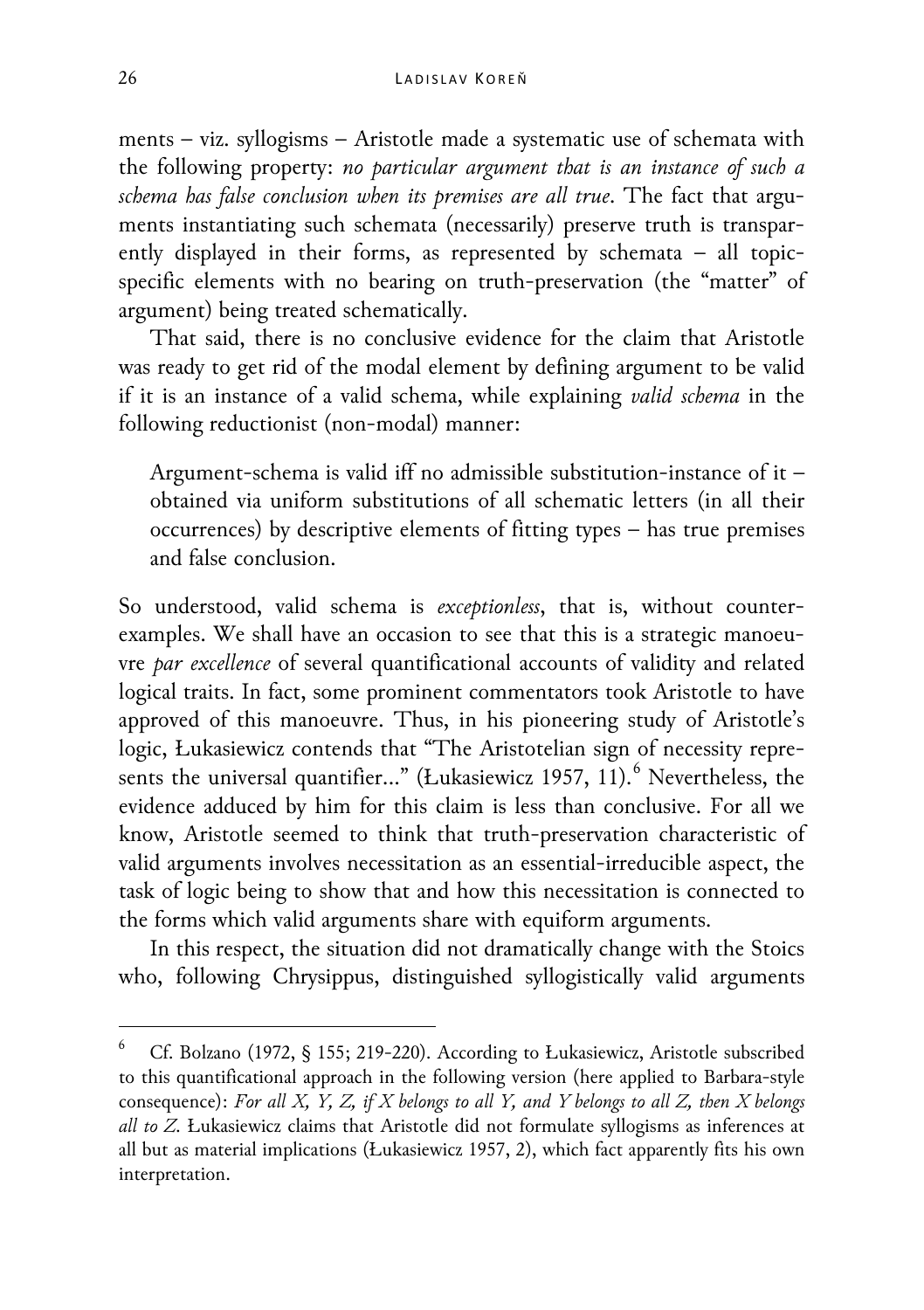(*syllogistikoi logoi*) as a proper subclass of the broader class of valid arguments (*perantikoi logoi*) explained as follows (cf. Sextus Empiricus *PH* II 113, 137, 138; Diogenes Laertius VII 77-78):

*The Stoic account of validity* (SAV):  $P_1 \ldots P_n$ *; therefore C is a valid argu*ment iff its corresponding conditional proposition (assertible) *If*  $P_1 \not\subset$ *… & P<sub>n</sub>*, *C* is true.

This account also involves an essential modal ingredient, as the truthcondition of the conditional was explained as consisting in *conflict* – *incompatibility*, hence *impossibility* of a sort – between the antecedent and the ne-gation of the consequent.<sup>[7](#page-5-0)</sup> Somewhat in Aristotle's style, syllogistically valid arguments, as a subclass of SAV-valid arguments, divided into "undemonstrable" (evident) and those reducible to them. A significant difference, though, was that undemonstrable syllogisms were of exclusively propositional type, all other syllogisms reducing to them by means of four specific inference rules (called *themata*). Importantly, when it came to delimit five classes of undemonstrable syllogisms, the Stoics had recourse to so-called *modes* representing their forms (basically, schemata with ordinal numbers standing in for whole propositions; *modus ponens* being one of them: *if the*   $1^{st}$ , the  $2^{nd}$ ; but the  $1^{st}$ ; therefore the  $2^{nd}$ ).<sup>[8](#page-5-1)</sup> This classificatory function of modes makes it plausible to suppose that the Stoics were well aware of the

<span id="page-5-0"></span> <sup>7</sup> The rationale for requiring such a relationship probably was that the Philonian truth-condition (excluding only the case of the antecedent being true and the consequent untrue) and the Diodorean truth-condition (it never happens that the antecedent is true and the consequent untrue) were deemed too weak, as both could be satisfied also when *C* has nothing to do with  $P_1 \not\subset \dots \not\subset P_n$  (when there is no connection between the premises and the conclusion of the original argument). Cf. Gould (1974, 157-162). But the Stoic conception of possibility (or impossibility) is oriented on what is physically (naturally) possible (impossible). And the emphasis on a "connection" between the premises (antecedent) and the conclusion (consequent) suggests a criterion of relevance that goes beyond mere impossibility of the former being true and the latter untrue (which could be the case with inconsistent premises or with a necessary conclusion).

<span id="page-5-1"></span>Note that their preferred style of delimiting five classes of indemonstrable arguments proceeded not via modes but rather via metalinguistic descriptions of the sort: *a first indemonstrable is an argument composed of a conditional and its antecedent as premises, having the consequent of the conditional as conclusion*. Latter Stoics distinguished up to seven types of indemonstrable arguments. Cf. Bobzien (1999, 127).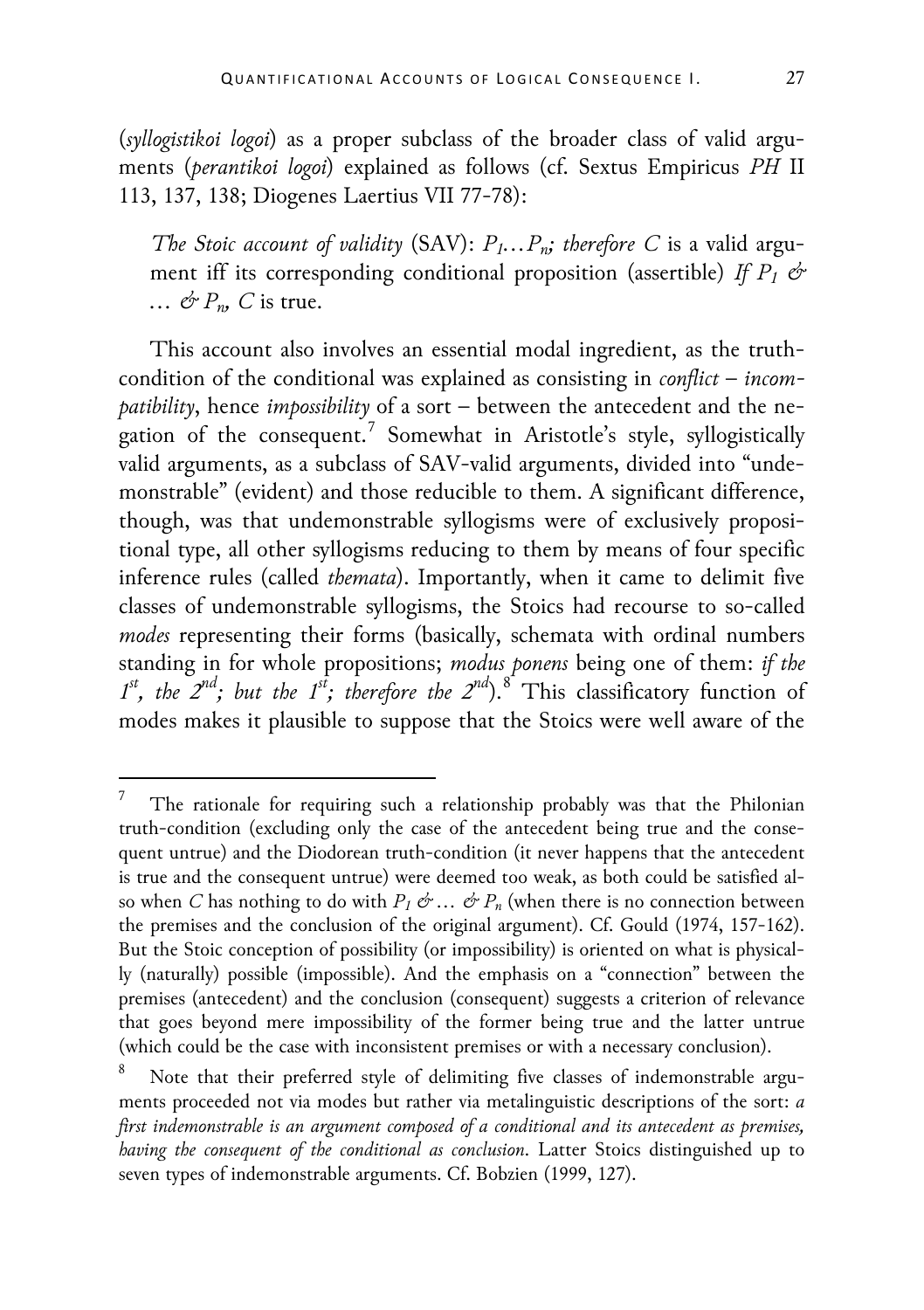fact that all equiform syllogisms are valid. $^9$  $^9$  Still, it is not clear that this should be read as a sign that they deemed them valid in virtue of form. Indeed, there is little evidence that the Stoics understood the relation of *something following from other thing(s)* as formally-based rather than ontologically-based (cf. Frede 1987, 103). As Michael Frede suggests, the prevailing intuition among the ancients seemed to be that it is an ontological relation between states of affairs – often insufficiently distinguished from the relation of the antecedent to the consequent of a true conditional. If so, the relation owes nothing to argument-forms – albeit it can be represented in arguments of certain forms (cf. Frede 1987, 103-104). Also, their assimilation of the consequence relation to the conditional is rather unhappy and makes for further troubles having to do with the vagueness of the very criterion of conflict, which does nothing to distinguish specifically formal from conceptual or empirical incompatibility.

Summing up, Aristotle and the Stoics realized that certain valid arguments are distinguished by the fact that they can be grouped together by means of schemata such that all particular instances of them are valid. But we lack support for the claim that forms, as represented by schemata, were understood as grounding validity of such arguments (and that the modal ingredient was to be reductively explained (away) in terms of the schemas' holding in all terms/cases/instances – or something of the sort).

#### **3. Consequence and validity: analytical and logical**

In the subsequent tradition it has become common to distinguish the narrower notion of *formal validity* from the broader notion of *material* or *analytical validity*. The latter is, roughly, necessary truth-preservation, but not in virtue of argument-form alone. On this view, all logically valid arguments are analytically valid, but not *vice versa*. The labels "material" and "analytical" have often been used in a similar way in the tradition with regard to "consequence" or "validity". The latter became more frequent only after Kant and Bolzano, while the former was common in the medieval tra-

<span id="page-6-0"></span>Cf. Bobzien (1999, 130). She, though, seems to think that there is some basis for claiming that the Stoics thought that formally valid syllogisms are valid in virtue of their forms, the forms grounding their validity.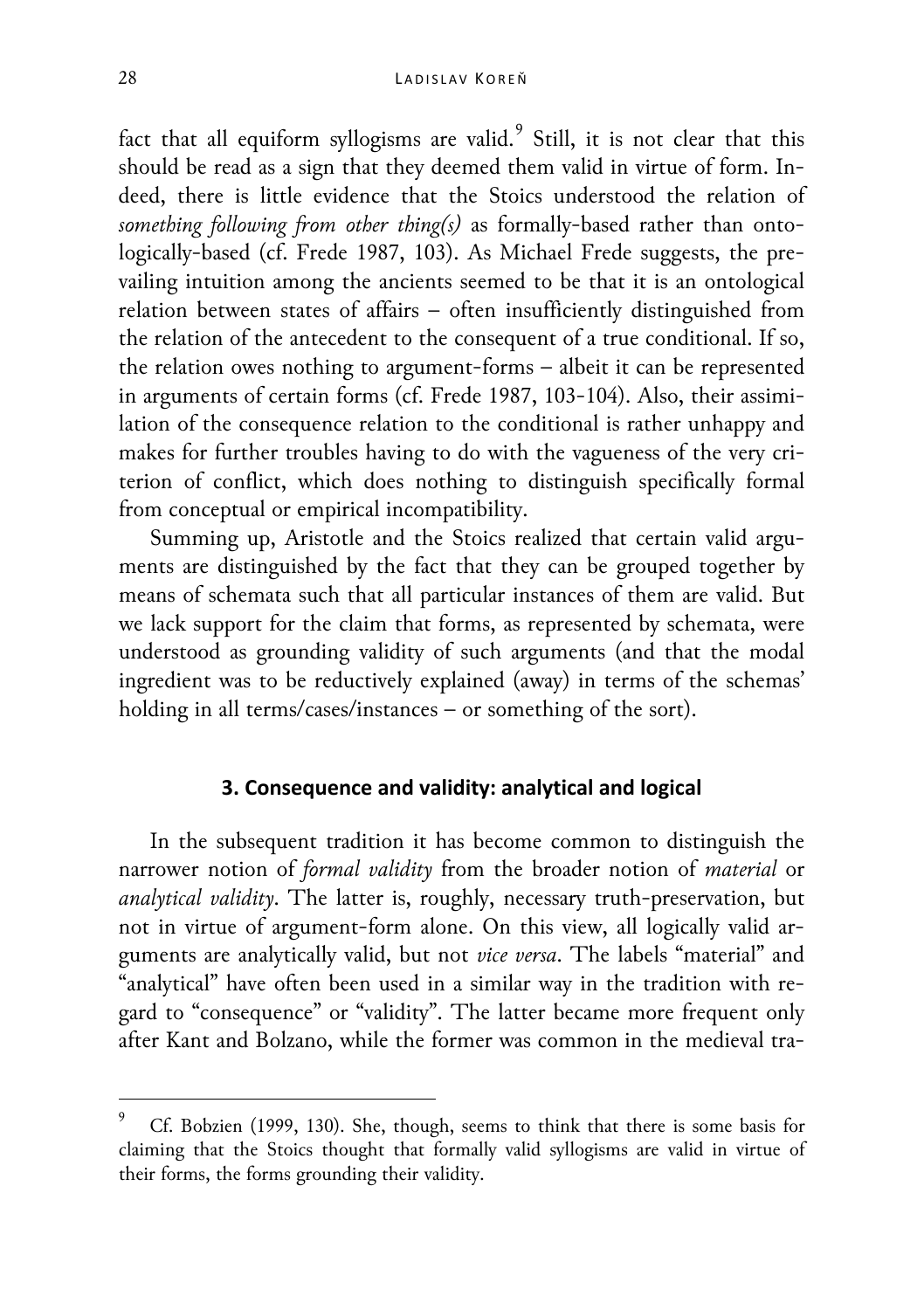dition influenced by Aristotle. In the medieval tradition, specifically in the 14th century Paris school led by John Buridan, formal consequence was said to hold *in all terms*, that is, irrespective of how terms (forming the "matter") are varied; $^{10}$  $^{10}$  $^{10}$  whereas material consequence was said to hold in virtue of its specific "matter" (so not in all terms):

A formal consequence is one that holds for all terms retaining the same form, or if you wish to speak carefully … for which any equiform proposition which might be formed would be an acceptable consequence. For example, 'That which is A is B, so that which is B is A' … A material consequence is where not every proposition of the same form is valid …, e.g., 'A man runs, so an animal runs', because it is not valid with these terms: 'A horse walks, so wood walks'. (Hubien 1976, I.4)

For instance, in neither of the following arguments

(A) Bob is a dog ———————— Bob is an animal (B) Every Dalmatian is a dog —————————————

Every Dalmatian is an animal

can the conclusion be false when the premise is true. Yet, intuitively, this has not to do with their forms (marked by syncategorematic elements), but with the meaning-connection between the descriptive (categorematic) terms "dog" and "animal". That this specific meaning-connection underlies validity of A and B is revealed once we abstract out the specific contents of descriptive terms, replacing them with schematic letters in a uniform manner. We thereby obtain the schemata apparently admitting of many counterexamples:

<span id="page-7-0"></span>It could be said that Buridan with his allies came closest to the modern quantificational account of consequence in the substitutional style. However, even in their case, it does not seem likely that they (a) treated the property of *holding in all terms* as grounding validity (rather than as a test or criterion of it) or (b) that they wanted to reductively explain (away) the modal element (of necessitation). Cf. Read (2012).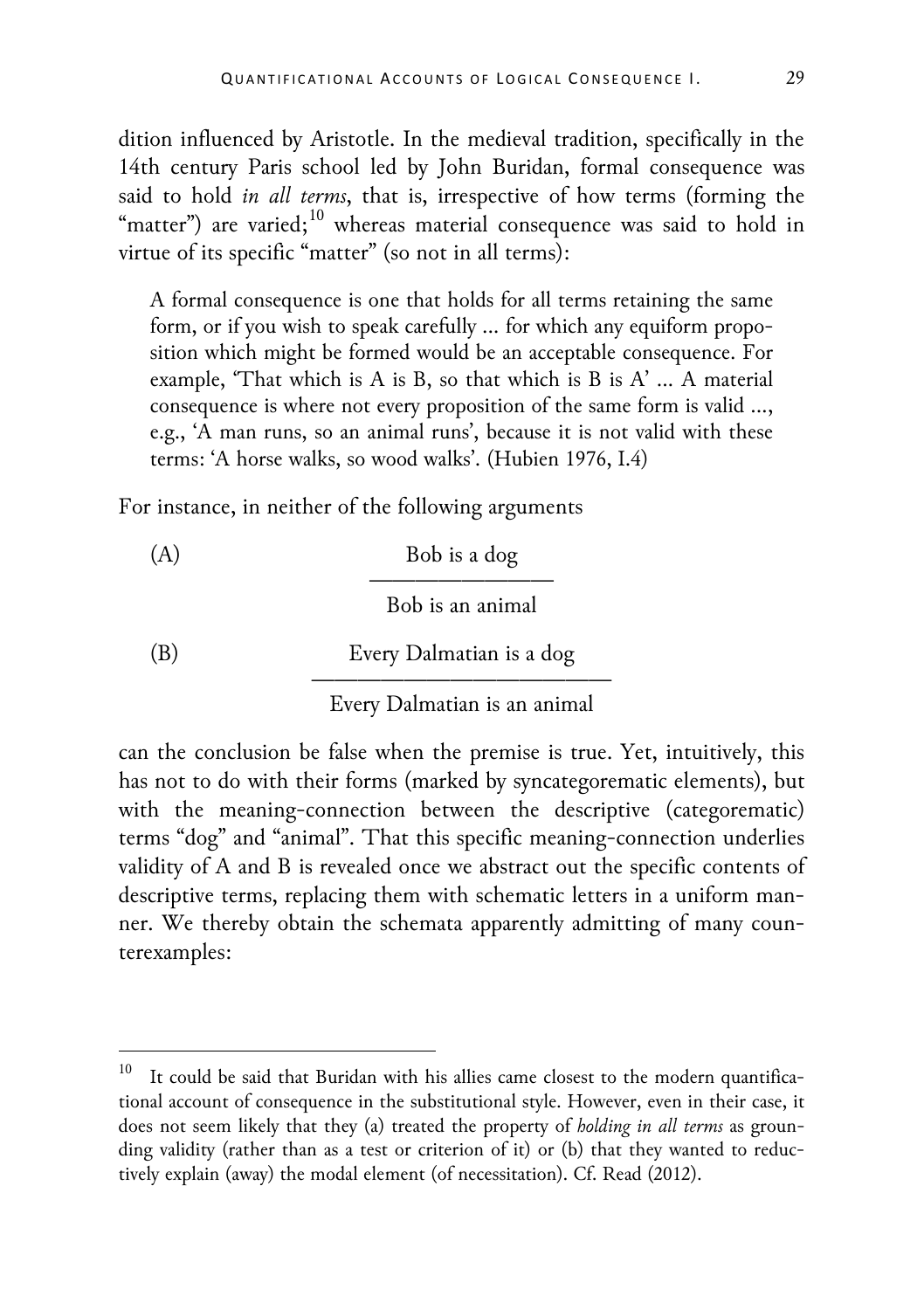| $x$ is $X$ | Every $Z$ is $X$ |
|------------|------------------|
| $x$ is $Y$ | Every $Z$ is $Y$ |

It is sometimes claimed that material (analytical) validity reduces to logical validity, with some suppressed (and already implicit) premise(s) being inserted. $^{11}$  $^{11}$  $^{11}$  Compare again Buridan, who is quite explicit on the matter:

No material consequence is evident except by reduction to a formal consequence by the addition of some necessary proposition. (Hubien 1976, I.4)

The idea is, presumably, that without tacitly presupposing some bridgepremise, the original premise-set simply does not provide any conclusive ground(s) for the conclusion. Applied to the case under consideration, it may be taken to suggest that inferences such as A or B are enthymematic, because needing the universal premise "Every dog is an animal" to count as *bona fide* conclusive arguments displaying the exceptionless forms:

| $x$ is $X$       | Every $Z$ is $X$ |
|------------------|------------------|
| Every $X$ is $Y$ | Every $X$ is $Y$ |
| $x$ is $Y$       | Every $Z$ is $Y$ |

It indeed seems that a prevailing tendency in the tradition – detectable in the work of Aristotle, the Stoics or medieval logicians – was to think, with Buridan, that validity of material consequences can be rendered evident only by reducing them to formal consequences that are complete. In general, however, it seems a dubious strategy to question the fact that the premises in A and B are relevant to their conclusions: for whoever understands and accepts the premise has thereby an excellent reason to accept their conclusions. Granted, then, this is so due to the occurrence of certain descriptive terms whose meanings are closely linked. However, it does not follow from this that any new premise is called for to guarantee that the necessary truth-preservation really arises in A or B. Note that, strictly speaking, even the inference

<span id="page-8-0"></span>Cf. Copi's (1968) classic logic textbook, in which he propounds the missing premise strategy.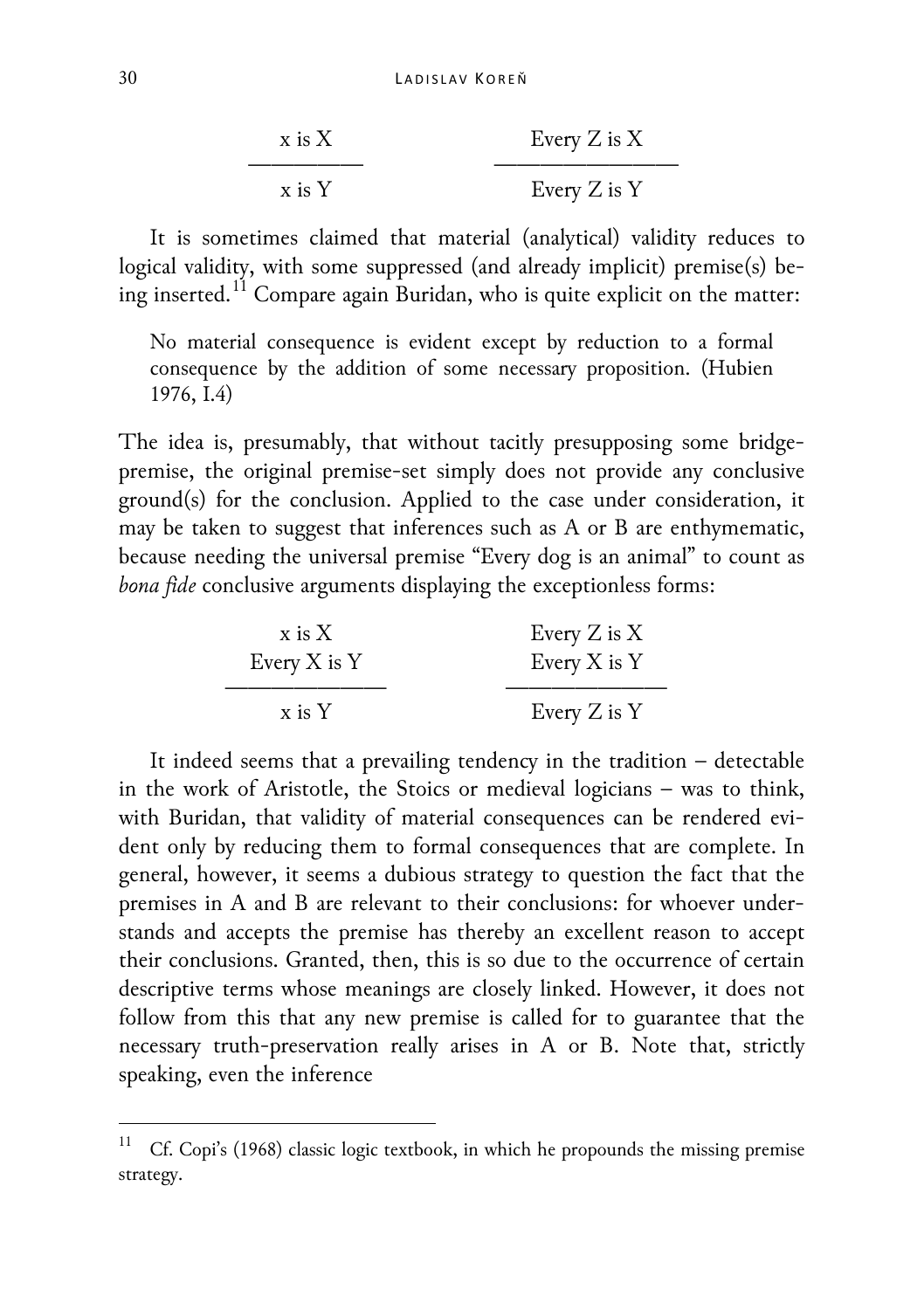(B) Someone is mortal —————————————

Not everyone is not mortal

hinges on the meaning-connection between "someone" and "not everyone …not". Should we say, by parity of reasoning, that this inference depends for its validity on a certain fact "from outside", perhaps the premise "For every X, if someone is X, then not everyone is not X?" There is a serious obstacle to this line of reasoning, namely a version of the argument of Lewis Carroll showing that this would start an infinite regress of adding yet further and further bridge-premises without end.<sup>[12](#page-9-0)</sup>

The very thesis of the alleged dependence of analytical on logical validity is thus far from unproblematic. Even quite apart from that, one has to take into account the fact that analytical validities such as A or B – or even some factually-based inferences, as we shall see in due course – can, in a way, be construed as "formally valid". For we may represent their forms respectively by the schemata

| x is a dog     | Every $X$ is a dog   |
|----------------|----------------------|
| x is an animal | Every X is an animal |

no admissible substitution-instance of which is a counter-example.

To be sure, one may insist that such inferences are "semi-formal" at best, on the ground that their validity depends on the fixed "topic-specific" terms and their connected meanings. For logic, it may be contended, is topic-neutral and in this sense also general. Or one may prefer to say that their validity depends on identities of entities – be they particular or general – referred to by topic-specific elements. This could have been Aristotle's way of looking at the problem under consideration. Thus that the concept/class *dog* is (in some mereological sense, say) contained in the concept/class *animal* has to do with the nature/essence of dogs, but nothing to do with logic proper, which is concerned solely with the most general structural features of reality. It is their dependence on such extra-logical – if perhaps metaphysically necessary – facts that makes A and B non-logical

<span id="page-9-0"></span>See Caroll (1895). A thoughtful discussion of this and related issues is Smiley (1994). Read (2002) argues against treating such arguments as enthymematic.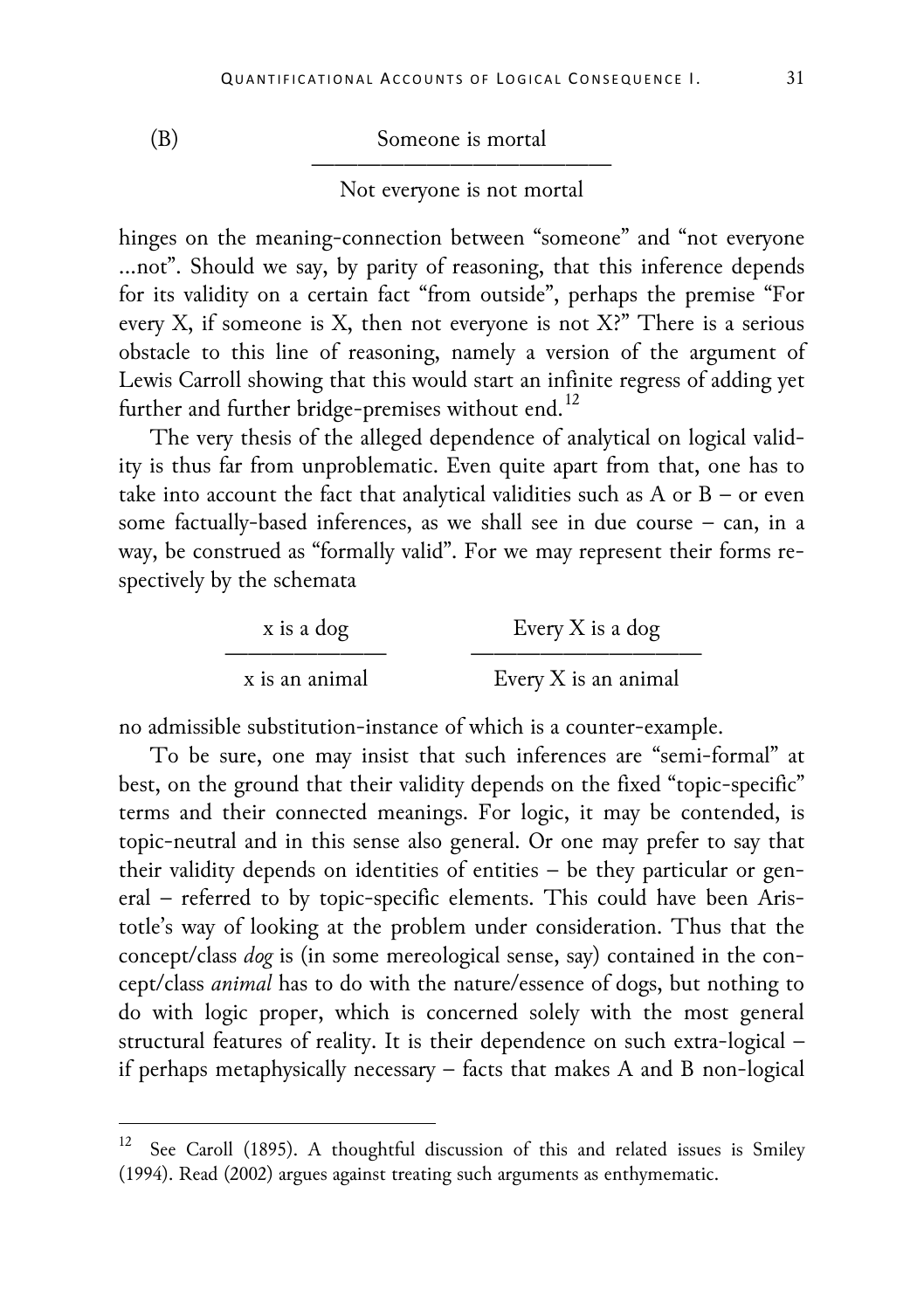in character. Or so Aristotle seemed to think. On the other hand, a genuine logical feature could be, for instance, the transitivity of concept inclusion, which can be taken to underlie the validity of Barbara-style inferences: *X belongs to all Y; Y belongs to all Z; so X belongs to all Z*. Apparently, the actual identities and relations of the concepts *X*, *Y* and *Z* are irrelevant. What matters are the structural properties of *concept* (or *class*) *containment*, which are indicated by (or reflected in) logical particles (the form). Incidentally, this could also explain why Aristotle required premises of logically valid arguments to be connected with conclusions via certain shared elements (typically terms) so that both the relevance and necessary truthpreservation would be indicated solely by a certain structural pattern and not by meaning-linkages between topic-specific elements.

A *prima facie* challenge for this traditional way of distinguishing materially or analytically valid from logically valid arguments is to come up with a plausible demarcation of logical terms (notions) and their function or else to treat the division of terms into logical and non-logical as a nonabsolute (and to some extent arbitrary) matter. Bernard Bolzano was well ahead of his times, being fully aware of this situation. He was for the latter option.

#### **4. Bolzano's pure quantificational theme: modality explained away**

Aristotle, the Stoics and medieval logicians were not bothered with consequence involving an irreducible modal element of necessitation. But, given that modalities of various kinds are perennially problematic notions, is it not desirable to free logic from such contentious elements by explaining them away or somehow reducing them to less contentious notions? A philosopher sympathising with this methodological strategy prefer to return to the vital idea that validity of an argument consists in the fact that its conclusion is true *whenever* its premises are jointly true. Then, of course, one has to spell out this informal *whenever-connection* without invoking modalities in any explicit or implicit manner.<sup>[13](#page-10-0)</sup> Fortunately, one can have

<span id="page-10-0"></span> <sup>13</sup> Be it in the informal manner of Aristotle's *locus classicus*, or in the modern *façon de parler of* possible-worlds. See Read (2002) who argues for an irreducibly modal account of consequence (validity).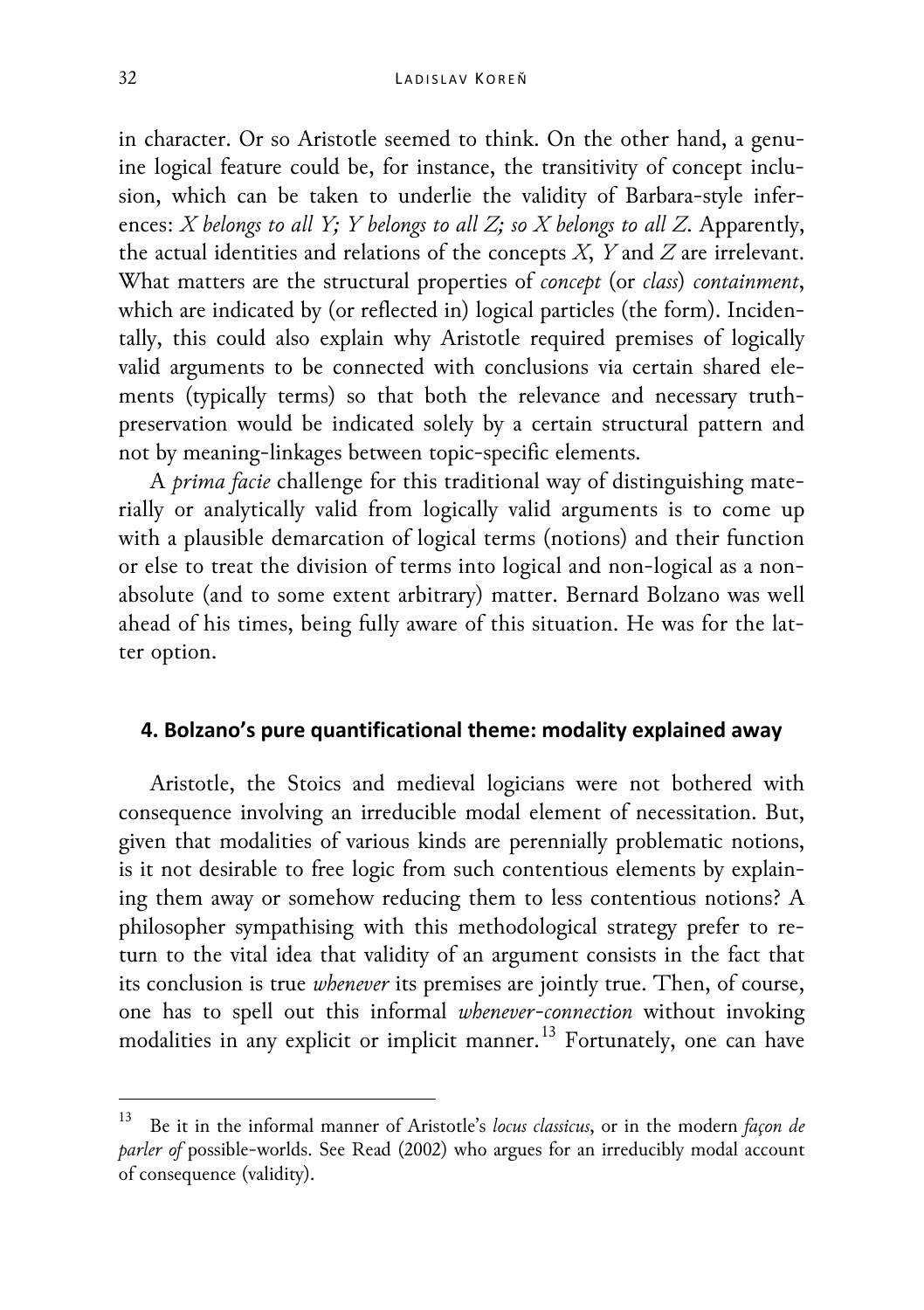recourse to the already mentioned generalization about the form of argument as represented by the relevant schema:

*Substitutional account of consequence* (SAC): argument is valid iff it is an admissible substitution-instance of an argument-schema such that no argument instantiating the schema has true premises and a false conclusion.

Bolzano might have been the first to elaborate rigorously on this very idea in his account of logical validity and deducibility. The following passage deserves a full quote:

Among the definitions of [the concept of deducibility] … one of the best is that of Aristotle: 'a syllogism is a discourse in which, certain things being stated, something other than what is stated follows of necessity from their being so.' Since there can be no doubt that Aristotle assumed that the relation of deducibility can hold between false propositions, the 'follows of necessity' can hardly be interpreted in any other way than this: that the conclusion becomes true whenever the premises are true. Now it is obvious that we cannot say of one and the same class of propositions that one of them becomes true whenever the others are true, unless we envisage some of their parts as variable. For propositions none of whose parts change are not sometimes true and sometimes false; they are always one or the other. Hence when it was said of certain propositions that one of them becomes true as soon as the others do, the actual reference was not to these propositions themselves, but to a relation which holds between the infinitely many propositions which can be generated from them, if certain of their ideas are replaced by arbitrarily chosen other ideas. (Bolzano 1972, § 155, 219-220)

Here he explains the informal *whenever*-connection as preservation of truth under all admissible variations of the premises  $A_1, \ldots, A_n$  and the conclusion *B*. In fact, he subscribed to the following direct version of SAC:

Argument is valid iff no admissible variant of it (with respect to some variable element(s)) has true premises and a false conclusion.

Bolzano did not intend his notions of compatibility, validity and deducibility to apply primarily to sentences of a colloquial language, but to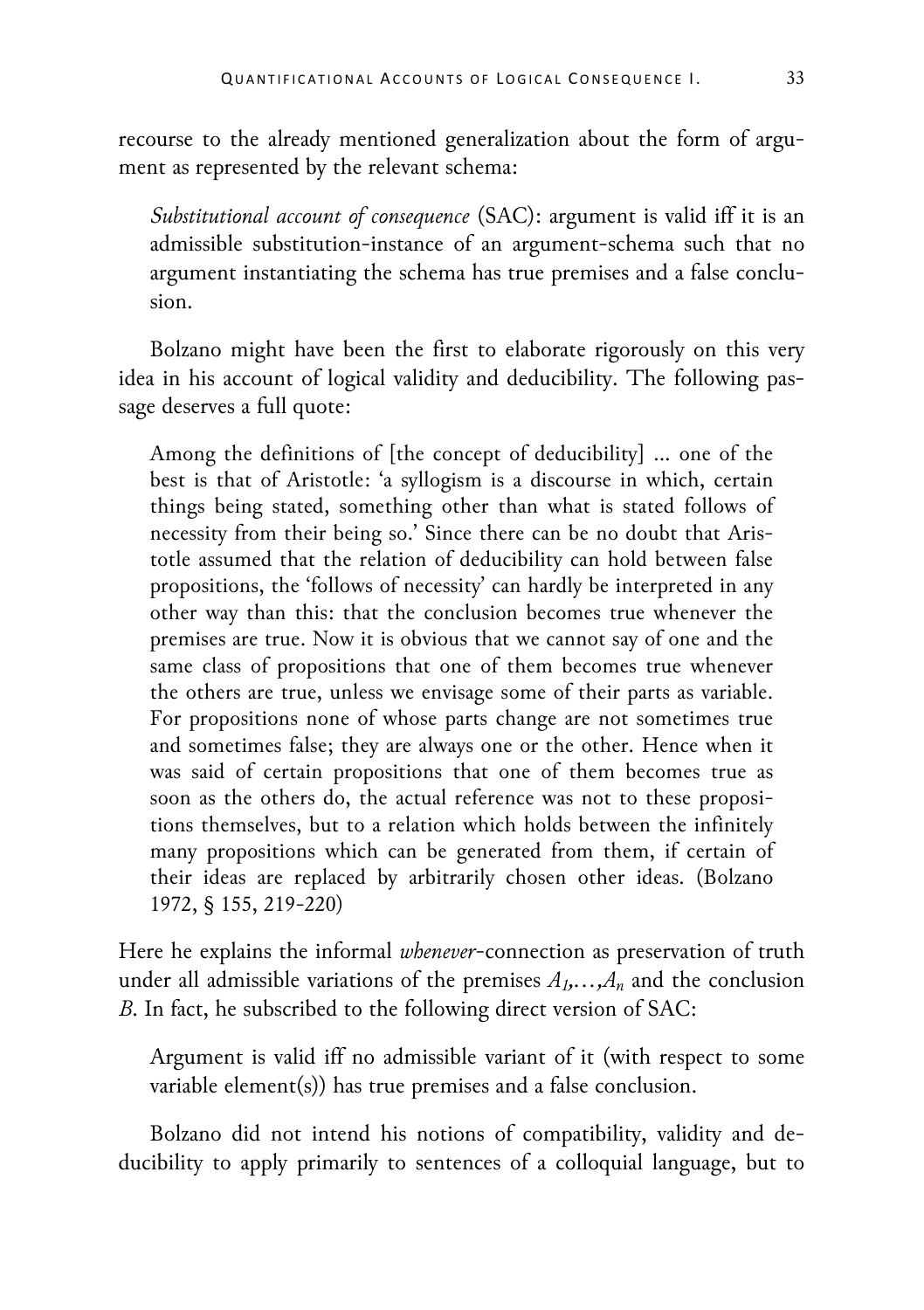mind- and language-independent propositions (*Sätze and sich*).[14](#page-12-0) More precisely, those notions had to take into account *kinds* or *classes of propositions* of the same *form*. For, unlike sentential schemata, propositions do not literally contain any undetermined elements indicated by variables of a sort. Consequently, the talk about variable component representations (*Vorstellungen an sich*) in the proposition P is to be understood as being about classes of P's variants – classes of propositions that differ from P at most in that they have different component representations in those places where P has component representations taken as variable, while sharing with P the structure/form of fixed elements.

Still, in order to single out propositional forms determining various kinds of equiform propositions (relative to a non-empty class of variable ideas), Bolzano often employed sentential schemata, speaking metaphorically of a variable element in a sentential-schema being replaceable by a representation of a fitting type.<sup>[15](#page-12-1)</sup> The natural counterpart of his strategy at the linguistic level would thus be to focus on sentential-forms. In what follows I shall explain Bolzanian notions in this linguistic manner to keep it close to modern substitutional accounts as formulated by Carnap (1937/2002), Quine (1986) or Tarski (1936).

On Bolzano-style substitutional account the *whenever*-connection amounts to the preservation of truth under all admissible variations of the premises  $A_1, \ldots, A_n$ , and the conclusion *B*. Such an admissible variation is obtained via a substitution operation *s* on the set  $\{A_1, \ldots, A_n, B\}$  satisfying the following conditions:

- a) *s* operates on a non-empty set  $V = \{a_1, \ldots, a_k\}$  ( $1 \leq k$ ) of elements occurring in the set  $\{A_1, \ldots, A_n, B\}$  which are considered as variables;
- b) *s* replaces every element  $a_i \in V$  ( $1 \le i \le k$ ) by an element of an appropriate logico-semantical type (*salva congruitate*);
- c) *s* is uniform: repeating occurrences of the same variable element *ai* in  ${A_1, \ldots, A_n, B}$  are everywhere replaced by the same element.

<span id="page-12-0"></span> <sup>14</sup> *Propositions* (*Sätze an sich*) are objectively if abstractly existing truth-evaluable entities. For more details see Rusnock – Burke (2011), Siebel (2002) or LaPointe (2011).

<span id="page-12-1"></span><sup>15</sup> For more background consult LaPointe (2011), [Rusnock](http://philpapers.org/s/Paul%2520Rusnock) – George (2004) or Vlasáková (2005).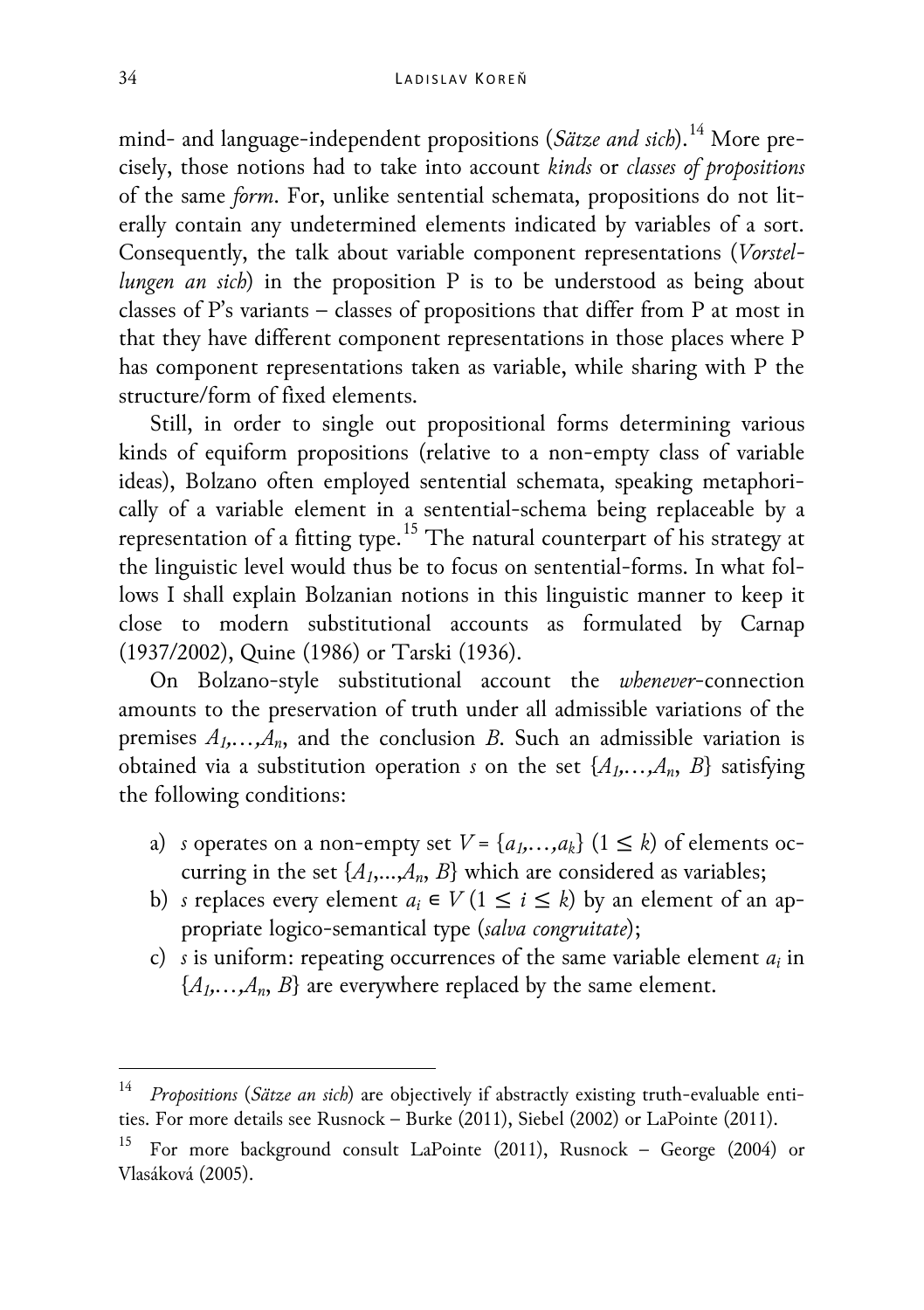Notational convention: *s*(*A*) is the result of applying *s* to *A*. [16](#page-13-0)

On this basis we can define the relative notion of *deducibility* (*Ableitbarkeit*) corresponding, in spite of its name, to the broader semantic notion of *analytical consequence*, as well as the relative notion *logical deducibility* that is counterpart of the narrower notion of *logical consequence*. Here is my re-construction of the first notion:<sup>[17](#page-13-1)</sup>

*B* is deducible from  $A_1, \ldots, A_n$  w.r.t. *V* iff no admissible substitution *s* w.r.t. *V* is such that  $s(A_1)$ , ...,  $s(A_n)$  are all true and  $s(B)$  is false.

This, again, is a fairly broad notion that subsumes also our "analytically based" valid argument

<span id="page-13-0"></span><sup>&</sup>lt;sup>16</sup> Bolzano imposed a few other constraints on admissible substitutions: (1) variable elements  $a_1,...,a_k$  in  $\{A_1,...,A_n, B\}$  must be simple (not considered decomposable into simpler components); (2) none of them is to be logical in character; and (3) if *ai* is a subject-term of a sentence, then *s* has to replace it with a term belonging to the same semantical category that has a reference (or objectuality, be it concrete or abstract). This last restriction hangs in closely with two specific elements of Bolzano's theory of propositions. First, he thought that every proposition can be put into the tight subject-predicate form of the type "x has (an) X"; second, he did not allow for truth-value gaps holding that any proposition with "x" empty (non-objectual) is outright false. Given this semantic assumption, propositions of the form "x has X or x has not X" would not be analytically (or indeed, logically) true, unless we restrict the substitution-class for "x" so as to exclude empty terms. Morscher (2012) (viz. the technical appendix) has useful reconstructions of basic definitions closer to Bolzano's original approach. Rusnock – Burke (2011) point out that Bolzano allowed for the possibility of taking only certain occurrences of a term to be taken as variable, and note in this respect the analogy with Frege's substitutional strategy of obtaining predicates from sentences. I do not follow Bolzano in this.

<span id="page-13-1"></span>In addition, Bolzano requires premises  $A_1, \ldots, A_n$  to be *compatible* (*verträglich*) with *B* w.r.t. *V*, which notion he defines in terms of there being at least one admissible substitution *s* w.r.t. *V* such that  $s(A_1)$ , ...,  $s(A_n)$  and  $s(B)$  are all true. I leave out this significant element of Bolzano's original approach to keep it closer to the classic logic common today, according to which *ex falso/contradictione quodlibet* holds: anything follows from incompatible premises. Owing to this specific feature, Bolzano's account of consequence differs from modern logic in that it is obviously non-monotonic (addition of new premises to the premise-set might make the enlarged premise-set incompatible with the conclusion) and non-contrapositive (if premises are compatible with conclusion, but the negations of premises are not compatible with negated conclusion). *Reductio ad absurdum* arguments seem to be also out of place. For a discussion see Siebel (2002).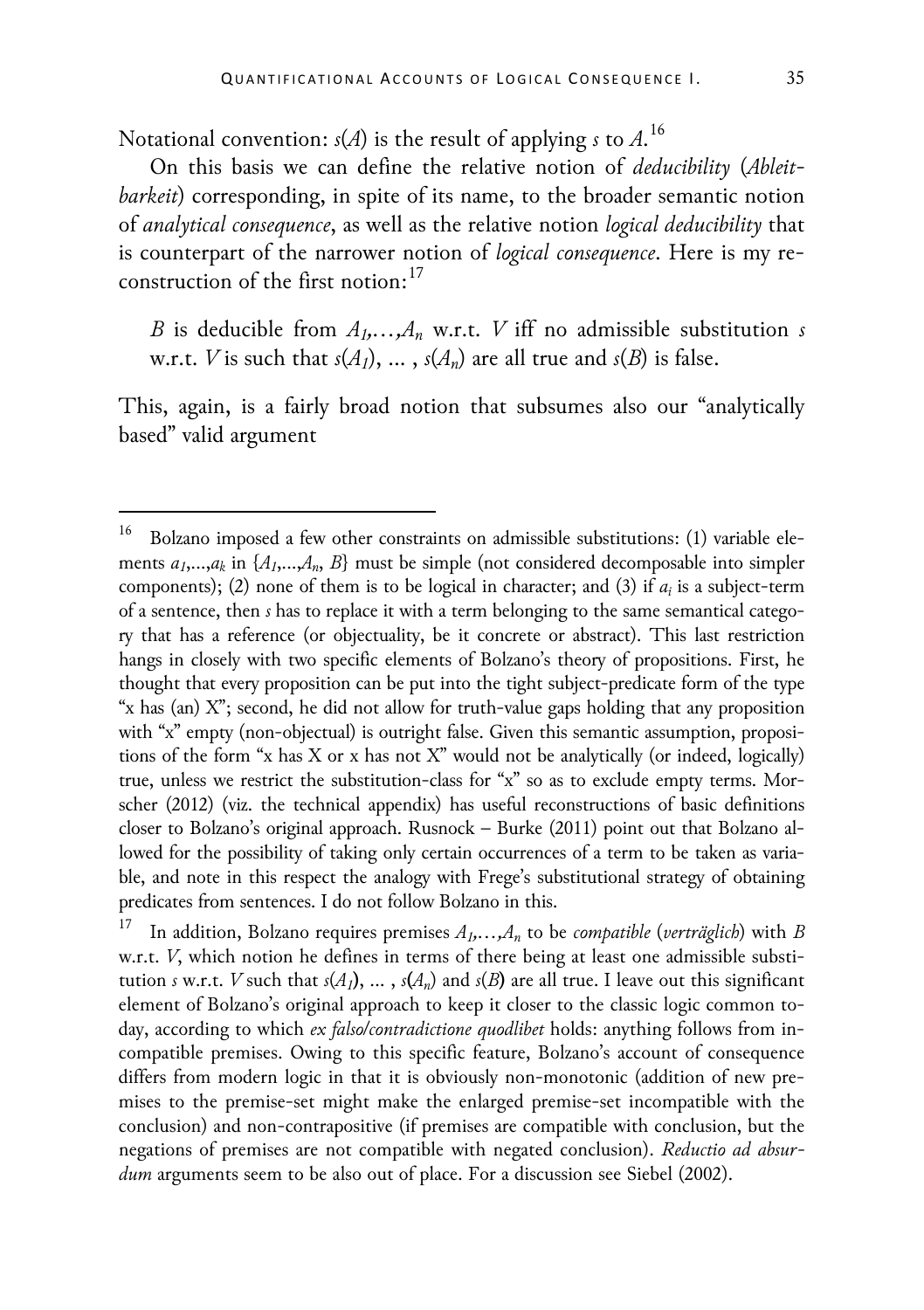# Fido is a dog

# Fido is an animal

since, permuting only with respect to "Fido", we will never have true premise and false conclusion, under any admissible substitution with respect to this element. To put it slightly differently, this argument has no counterexample in the set of all admissible variants relative to "Fido" considered as its only variable element. Alternatively, there is no counter-example to the argument-schema (consisting of two sentential schemata):

x is a dog

# x is an animal

It could occur to one that we might even say that the original argument is logically valid – its conclusion following logically from its premise – as it apparently displays the form represented by the above schema that has no admissible instance combining true premise with false conclusion. However, I have already emphasized that validity of this argument-schema differs from that of syllogistic schemata, in that it owes something to the meanings of descriptive, topic-specific elements ("dog" and "animal"). It is thus not valid solely on the basis of its topic-neutral logical skeleton

$$
\frac{x \text{ is (a) X}}{x \text{ is (a) Y,}}
$$

which has substitutional counter-examples.

Bolzano was well aware of this:

[There are] propositions that are deducible (*ableitbar*) from other proposition by virtue of their sole form (that is, that are deducible insofar as we consider all the parts that do not belong to their form as variable). (Bolzano 1972, § 29, 141)

Accordingly, a narrower notion of logical consequence (deducibility) can be defined as follows:

*B* is logically deducible from  $A_1, \ldots, A_n$  iff *V* contains all and only the non-logical elements occurring in  $\{A_1, \ldots, A_n, B\}$  and no admissible sub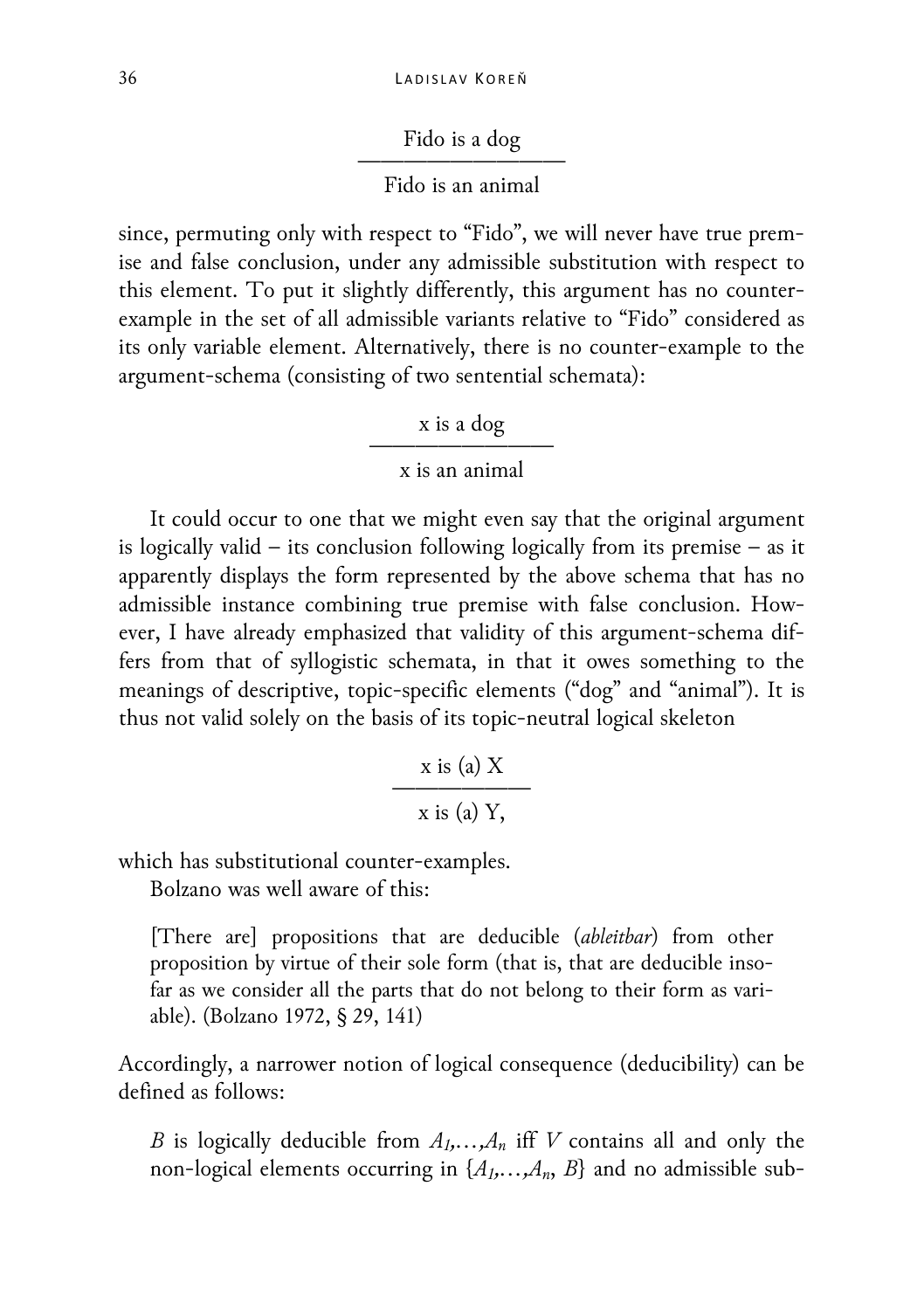stitution *s* w.r.t. *V* is such that  $s(A_1),...,s(A_n)$  are all true and  $s(B)$  is  $false$ <sup>[18](#page-15-0)</sup>

Our analytically-based argument does not meet the condition, since by varying any save the logical "is"-element we obtain many counter-examples, e.g.:

Obama is a man

# ———————————————————— Obama is a cosmonaut

Bolzano officially saved the detour through schemata – sententialschemata being taken as no more than a useful heuristics – but his account of consequence suggests that an argument is logically valid if it is an instance of *at least one* purely logical schema that is exceptionless: without substitutional counter-examples. Similarly, an argument is (analytically) valid if it is an instance of *at least one,* possibly not purely logical schema having no admissible substitutional counter-example.

Once we have so explained logical consequence, it is possible to define logical truth as a limit-case: *A* is logically true iff *A* is deducible from the empty set of premises (or from any set of premises whatsoever). Bolzano, however, approached the matter in the reversed order. He first introduced the notions of (universal) *validity* and (universal) *contravalidity* for sentences, and only then defined analytical and logical consequence. On our preferred linguistic version of it, *validity* would be defined as relative to a non-empty set *V* of elements of *A* considered as variable:

*A* is valid w.r.t. *V* iff *s*(*A*) is true, for every admissible substitution *s* w.r.t. *V*.

Given the same assumptions, relative *contravalidity* can be defined this way:

*A* is contravalid w.r.t. *V* iff *s*(*A*) is false, for every admissible substitution *s* w.r.t. *V*.

Then relative *analyticity* resp. relative *syntheticity* can be defined as follows:

<span id="page-15-0"></span> <sup>18</sup> Bolzano again demanded that premises of a (logically) valid argument be compatible with its conclusion.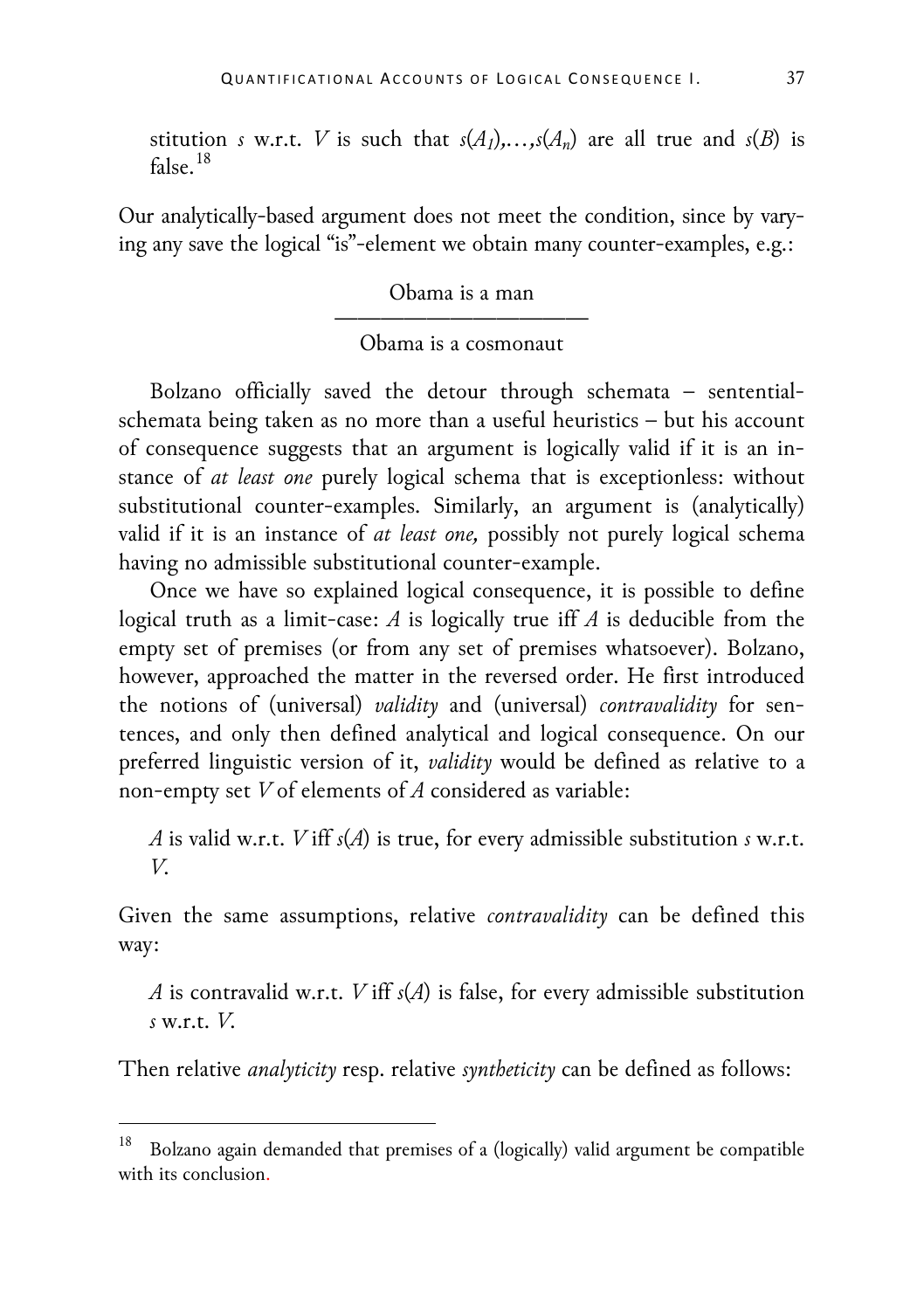*A* is analytic w.r.t. *V* iff either *A* is valid w.r.t. *V* or *A* is contravalid w.r.t. *V*.

*A* is synthetic w.r.t. *V* iff *A* is neither valid nor contravalid w.r.t. *V*.

As a special case of analyticity we finally have:

*A* is logically analytic w.r.t. *V* iff all but the logical elements of *A* belong to *V* and *A* is analytic w.r.t. *V*.

Note that relative analyticity includes both relative analytical truth and relative analytical falsity. *A* can be said to be analytic *simpliciter* if there is at least one non-logical element of it taken as variable such that *A* is analytic relative to that element. In the same spirit, *A* can be said to be synthetic *simpliciter* if there is at least one non-logical element of it taken as variable such that *A* is synthetic relative to that element. Thus, for instance, the sentence

No female who is a philosopher is a bachelor,

is analytic *simpliciter*, since "philosopher" is a variable element of it such that no admissible replacement of it yields a false variant.<sup>[19](#page-16-0)</sup> But it is not logico-analytic *simpliciter*: all its logical elements being fixed, there are permutations with respect to other variable elements of it – say "bachelor" – which result in false as well as true sentences:

No female who is a philosopher is a mother. No female who is a philosopher is a man.

On the other hand, the sentence

Oscar is a philosopher or Oscar is not a philosopher

is logically (so analytically) valid, since it is valid with respect to *all* (hence *some*) of its variable elements, its logical skeleton (form) *x is X or x is not X*  being fixed.

It could seem that Bolzano more or less develops, albeit in the specific and rigorous way, the ideas that were already familiar in the Kantian tradi-

<span id="page-16-0"></span> <sup>19</sup> Bolzano would add that admissible substitutions have to be such that the subjectterm of a variant stands for something that exists.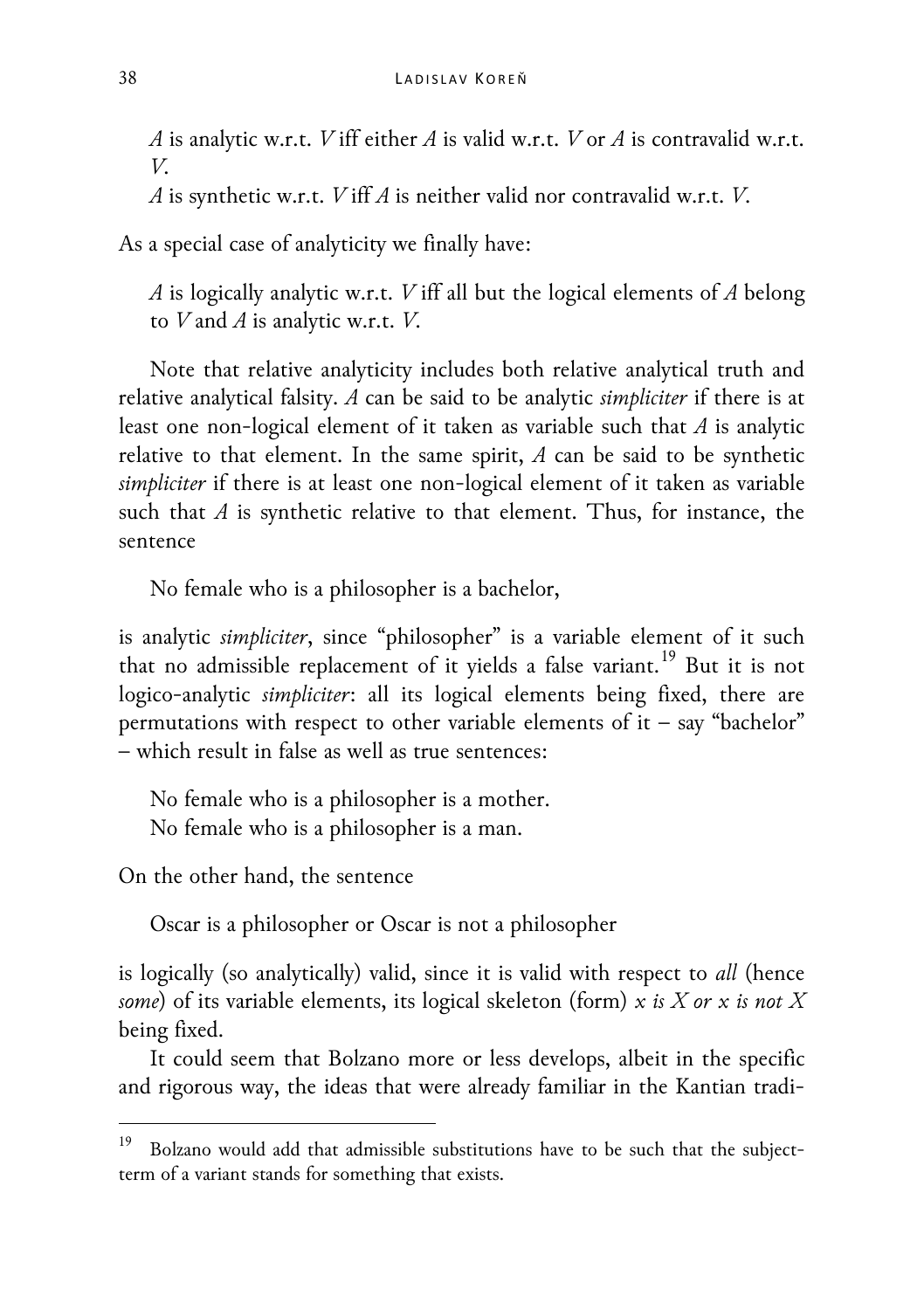tion. As regards logico-analytical propositions and their relation to broadly analytical propositions he said that:

[...] no other than logical knowledge is necessary, since the concepts which form the invariable part of these propositions all belong to logic. On the other hand, for the appraisal of the truth and falsity of propositions like those given first [i.e. analytical – my insertion] … a wholly different kind of knowledge is required, since concepts alien to logic intrude. (Bolzano 1972, § 148, 198).

At first blush, this looks traditional: logico-analytical propositions depend for their truth-value solely on logical concepts while broadly analytical propositions depend for their truth-value (also) on concepts alien to logic. The only notable difference would seem to be that Kant would say that logical propositions are purely formal and contentless in that their truth depends solely on a pure *a priori* form imposed by the mind.

On closer inspection, there are further significant differences. First, Bolzano's account is relative to a division of elements into fixed-logical and variable-non-logical. Now he surely had his own preferred list of logical elements (ideas), $^{20}$  $^{20}$  $^{20}$  but he was quite explicit that there may be no definite division (demarcation criterion) after all:

This distinction, I admit, is rather unstable, as the whole domain of concepts belonging to logic is not circumscribed to the extent that controversies could not arise at times. (Bolzano 1972, § 148, 198-199).

Second, Bolzano was suspicious of the notion of a pure *a priori* form as it was used in the Kantian tradition, especially in service of drawing clear-cut boundaries between

(1) *analytic* judgements whose truth depends on the non-logical concepts involved in them (having *a priori* status because purely concep-

<span id="page-17-0"></span> <sup>20</sup> Bolzano's favorite list of logical items does no coincide with what logicians have usually in mind today. For one thing, recall that Bolzano thought that the standard logical form of any statement/proposition is the subject-predicative "x has (a) X". For him, "has" is a logical word that performs the role of copula connecting subject-term with the predicate-term. Or, for instance, the sentence "There are beautiful things" would be rendered as "The idea of beauty has objectuality", where the only non-logical term is "beauty", but "idea" and "objectuality" are logical notions.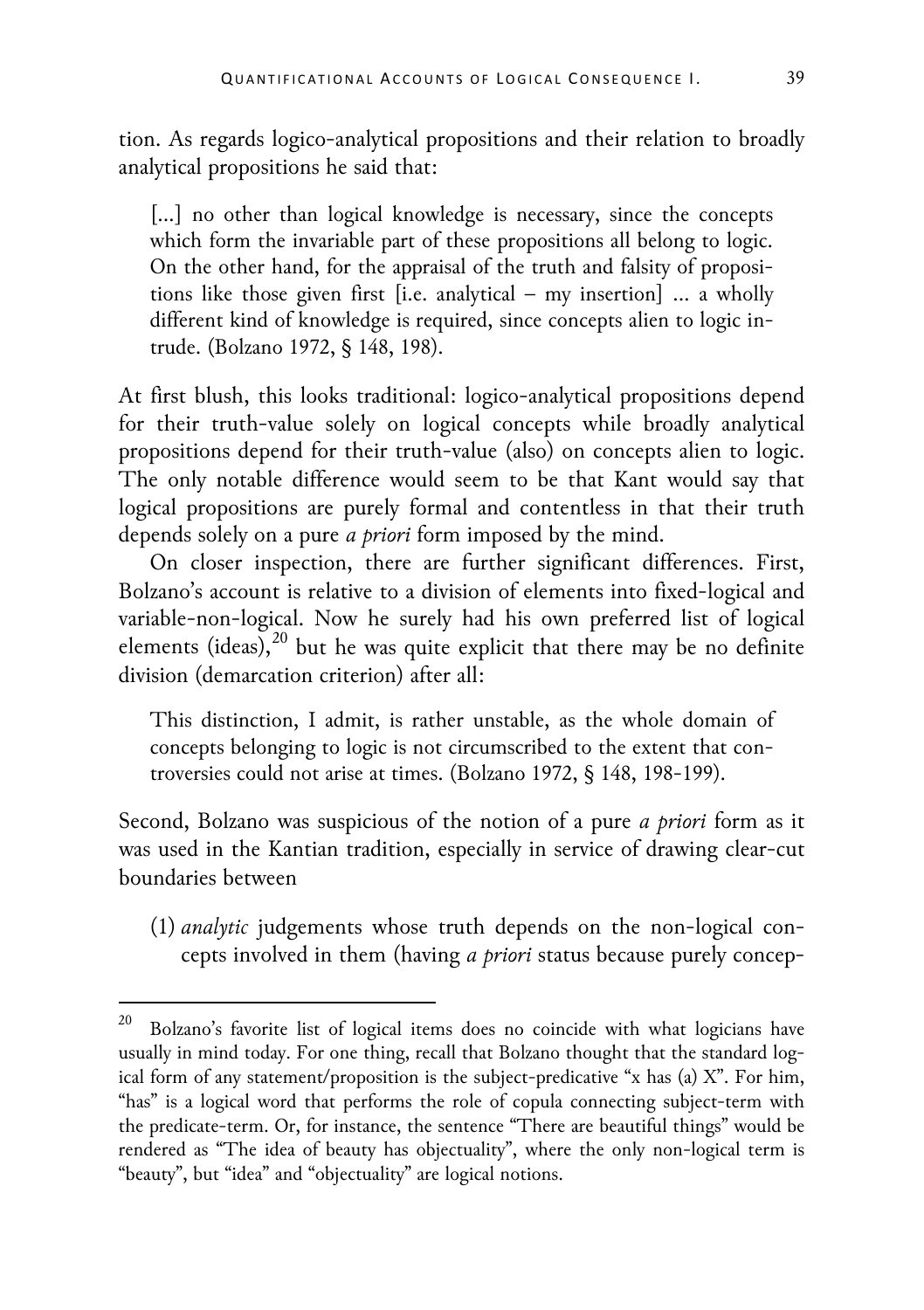tual – but not purely formal-logical – grounds suffice for their justification);

- (2) *logical* judgements whose truth depends solely on the pure forms of (having *a priori* status because purely formal-logical grounds suffice for their justification);
- (3) *synthetic* judgements whose truth depends on non-conceptual matters (having (a) *a posteriori* status if their justification requires also empirical grounds, or (b) *a priori* status if their justification requires pure intuition).

Note first that Bolzano thought that a proposition is analytical to the extent it *does not depend* for its truth-value on certain concepts (those variable *salva* truth-value). A logico-analytic proposition is a limit-case, because it does not depend for its truth-value on none except the logical concepts (all other elements being variable *salva* truth-value). In this specific sense, analytical and logico-analytical propositions are both "formal", the distinction between them depending on the division between logical and nonlogical elements that is itself "rather unstable". Furthermore, even among true propositions that are synthetic by the Kantian taxonomy there are some, such as the following,

Every human who is male lives less than 200 years

that can be thought of as depending for its truth-value on a form of a sort. Thus the form

Every human who is X lives less than 200 years

happens to have only true instances, and, accordingly, the original proposition is true independently of the concept signified by "male". So Bolzano would classify it as analytic *simpliciter*, though it is obviously contingent and Kantians would no doubt say that it potentially expands our knowledge. So his conception differs significantly from the Kantian view.

All in all, from Bolzano's perspective there is no clear-cut distinction between the synthetic and the analytic on the one hand, and the analytic and the logico-analytic on the other. In his opinion, versatility and relativity pertaining to the very notion of *form* made it quite inapt to fulfil the high traditional expectations. Interestingly enough, he drew from this also epistemological ramifications, since he questioned the view according to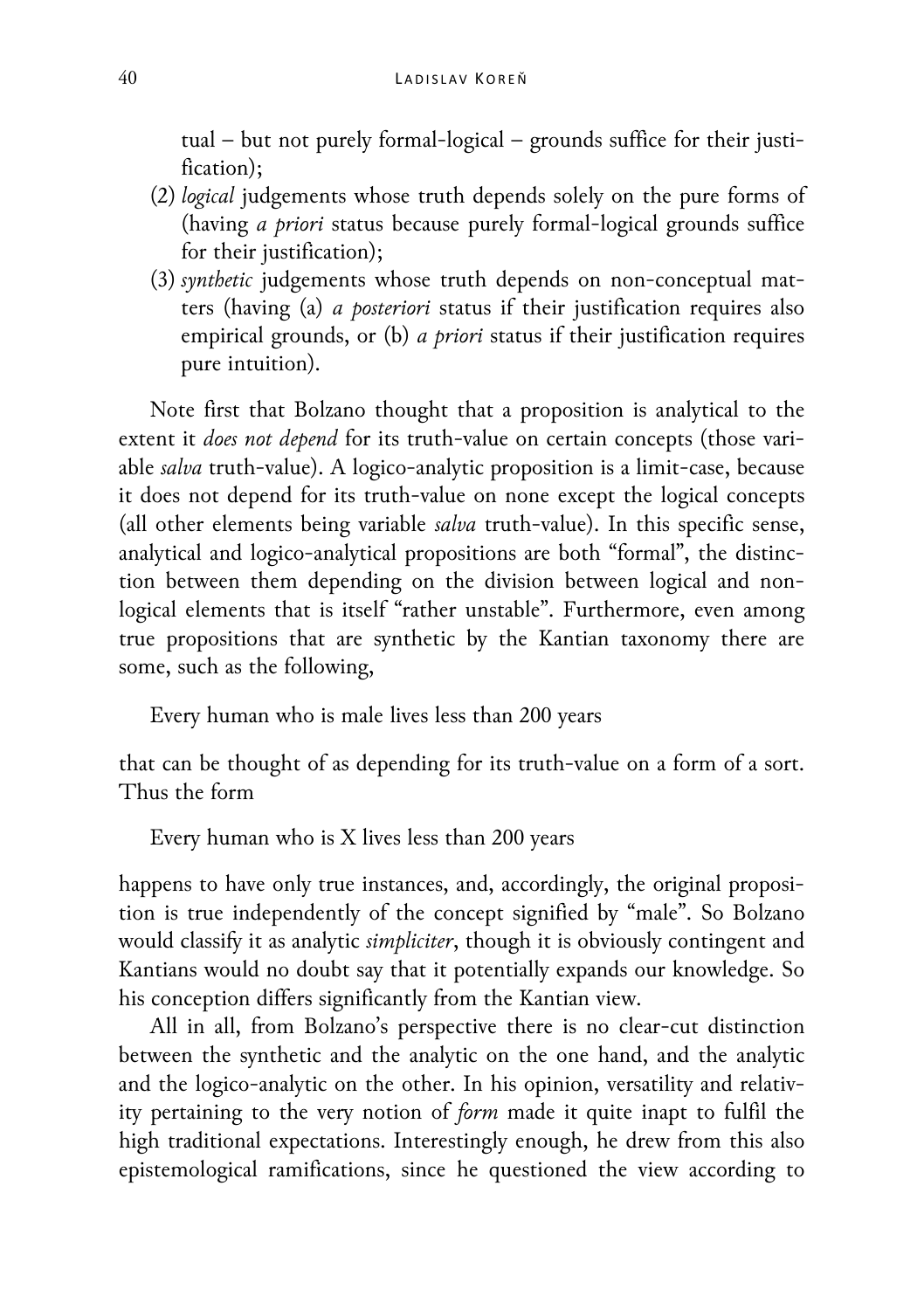which the truth of analytical and logico-analytical propositions cannot but be known *a priori* (either via purely conceptual knowledge or via logical knowledge of pure forms). For instance, though the ultimate objective ground for logical propositions (relative, that is, to the selection of logical concepts) lies in knowledge of purely logical objects, nevertheless, many logical laws (truths or inferences such as syllogistic figures) are actually ac-cepted on empirical (inductive) grounds.<sup>[21](#page-19-0)</sup>

## **5. By way of conclusion**

Having said that Bolzano developed the first full-blooded quantificational account of logical properties in general, and consequence in particular, we should also note its ramifications and problems.

First, there is the issue of dependence of logical properties on the demarcation of distinguished logical elements. Bolzano's approach, it was said, is quite liberal, to the annoyance of those who would like to see application of logical properties as an absolute matter. On the other hand, the subsequent history of the subject has to some extent confirmed Bolzano's suspicion that "the whole domain of concepts belonging to logic is not circumscribed to the extent that controversies could not arise at times." The charge of relativizing consequence and related logical properties to a (somewhat arbitrary) selection of logical elements is thus hardly decisive, at least until someone convinces us that there is a principled demarcation criterion.

Second problem is that substitutional approaches in Bolzano's style render logical consequence, validity and related properties dependent on the actual richness of vocabulary. Clearly the range of equiform variants to a given argument varies with the range of possible linguistic substituends for its variable (non-logical) elements. Accordingly, it could happen that, if the vocabulary is sufficiently contracted, the argument might have only truthpreserving variants, whereas appropriately expanded vocabulary would generate an equiform counterexample to it. Intuitively, though, the argument

<span id="page-19-0"></span>See Coffa (1991) for a critical discussion, and Rusnock – Burke (2011) for a corrective to Coffa's claim that Bolzano thought that the grounds for logical propositions come from empirical (inductive) evidence.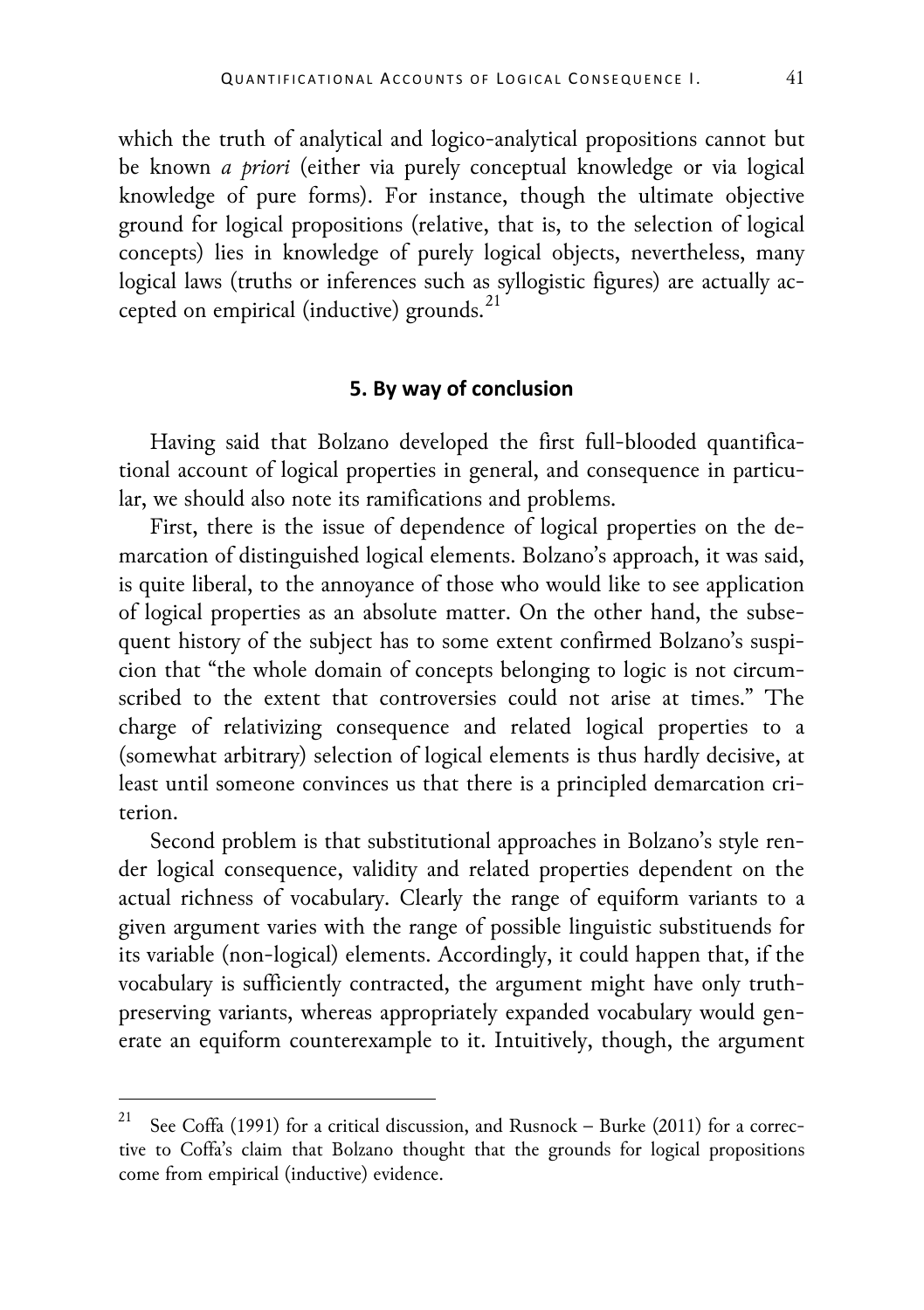should remain valid (or invalid) no matter what expressions we add to or subtract from the vocabulary. It is well-known that Bolzano's original account in terms of propositions and ideas (*an sich*) does not face this problem, because ideas, as possible variands and substituends, are not limited in the way expressions are. But the problem is pressing enough for substitutional approaches in general (viz. cases of a non-denumerable infinity of objects not coverable by denumerably many terms).

Third, there is an obvious problem with sentences (propositions) in which there are no non-logical elements, so nothing to vary. Such sentences, if true, would have to be logically analytic. Yet there appear to be sentences couched in purely logical terms – perhaps "There is something" – whose truth does not seem to be grounded in logic but in contingent facts. This applies, *mutatis mutandis*, to arguments composed of sentences articulated in logical terms only: such an argument would have to be logically valid if either its premises are not all true or the conclusion is true (in the sense of material truth-preservation).

Closely connected to this is the last and arguably the most important charge to the effect that Bolzano's account cannot distinguish generalizations that are true as a matter of fact from generalizations that are necessarily true (analytically or formally), thereby providing for a deeply confused assimilation of the logical to the empirical. Though not everybody would be paralyzed by the suggestion that there may be no clear-cut boundary between the empirical and the logical – especially when the boundary is drawn by means of the traditional dichotomies between contingent and necessary or factual and non-factual – this charge would be deemed serious enough by many logicians and philosophers.

Bolzano's substitutional approach is not the only quantificational approach facing those problems. But this is another story, which I prefer to reserve for the next occasion.

#### Acknowledgements

I am grateful to James Edwards, Jaroslav Peregrin and Karel Procházka for several corrections and instructive comments on earlier drafts of the study.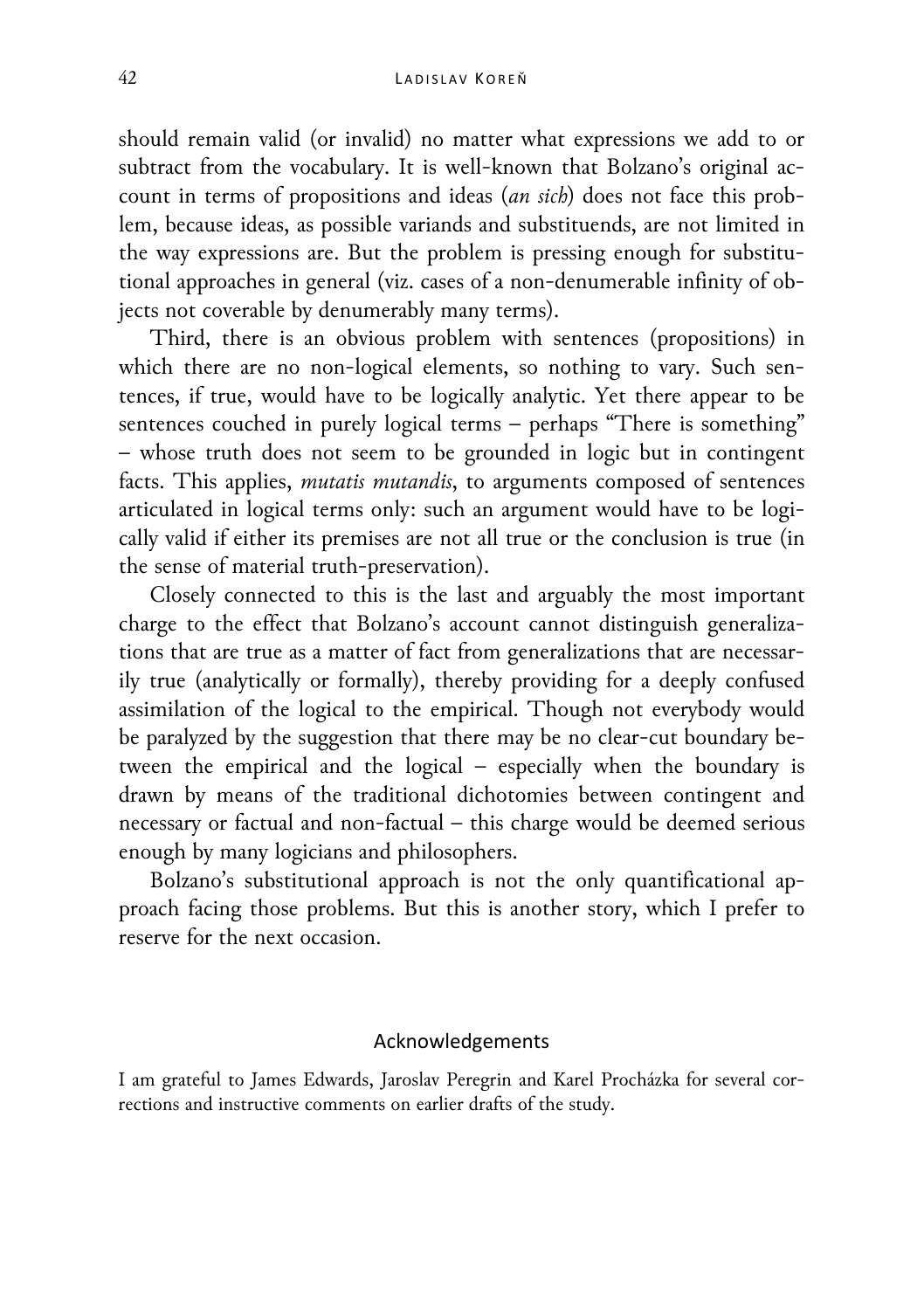#### References

- ARISTOTLE (1964): *Analytica Priora et Posteriora*. Translated and edited by W. D. Ross. Oxford: Clarendon Press.
- BOBZIEN, S. (1996): Stoic Syllogistic. *Oxford Studies in Ancient Philosophy*, 133-192.
- BOBZIEN, S. (1999): Stoic Logic. In: Algra, K. Barnes, J. Mansfeld, J. Schofield, M. (eds.): *The Cambridge History of Hellenistic Philosophy.* Cambridge: Cambridge University Press, 92-157.
- BOLZANO, B. (1837/1972): *Theory of Science*. Translated and edited by R. George. Oxford: Basil Blackwell. Translation of selected parts of *Wissenschaftslehre. Versuch einer ausführlichen und grösstentheils neuen Darstellung der Logik mit steter Rücksicht auf deren bisherige Bearbeiter*. 4 Vols. Sulzbach: J. E. v. Seidel.
- CARNAP, R. (1937/2002): *Logical Syntax of Language*. London: Kegan Paul. English translation of *Logische Syntax der Sprache*. Vienna: Springer, 1934. References are to the reprint *Logical Syntax of Language*. London: Routledge, 2002.
- CARROLL, L. (1895): What the Tortoise Said to Achilles. *Mind* 4, 278-280.
- COFFA, J. A. (1991): *The Semantic Tradition from Kant to Carnap*. Cambridge: Cambridge University Press.
- COPI, I. (1968): *Introduction to Logic*. 3rd edition. New York: Macmillan.
- CORCORAN, J. (2008): Aristotle's Demonstrative Logic. *History and Philosophy of Logic* 30, 1-20.
- DIOGENES LAERTIUS (1999): *Lives of the Philosophers* (2 Vols.). Edited by M. Marcovich. Stuttgart – Leipzig: Teubner.
- ETCHEMENDY, J. (1990): *The Concept of Logical Consequence*. Cambridge MA: Harvard University Press.
- FREDE, M. (1987): Stoic vs. Aristotelian Syllogistic. In: *Essays in Ancient Philosophy*. Minneapolis: University of Minnesota Press, 99-124.
- GOULD, J. (1974): Deduction in Stoic Logic. In: Corcoran, J. (ed.): *Ancient Logic and its Modern Interpretations*. Dordrecht: Reidel, 151-168.
- HUBIEN, H. (ed.). (1976): *Iohannis Buridani tractatus de consequentiis*. *Philosophes Médievaux*. Vol. XVI. Louvain: Université de Louvain.
- LAPOINTE, S. (2011): *Bolzano's Theoretical Philosophy*. Palgrave Macmillan.
- ŁUKASIEWICZ, J. (1957): *Aristotle's Syllogistic from the Standpoint of Modern Formal Logic*. Oxford: Clarendon Press.
- MORSCHER, E. (2012): Bernard Bolzano. In: Zalta, E. (ed.): *Stanford Encyclopedia of Philosophy*. Available on-line at http://plato.stanford.edu/entries/bolzano/.
- QUINE, W.V.O. (1986): *Philosophy of Logic*. 2nd edition. Cambridge MA: Harvard University Press.
- READ, S. (2002): Formal and Material Consequence. In: Jacquette, D. (ed.): *Philosophy of Logic*. Blackwell, 237-246. Originally published in the *Journal of Philosophical Logic* 23, 247-265.
- READ, S. (2012): The Medieval Theory of Consequence. *Synthese* 187, 899-912.